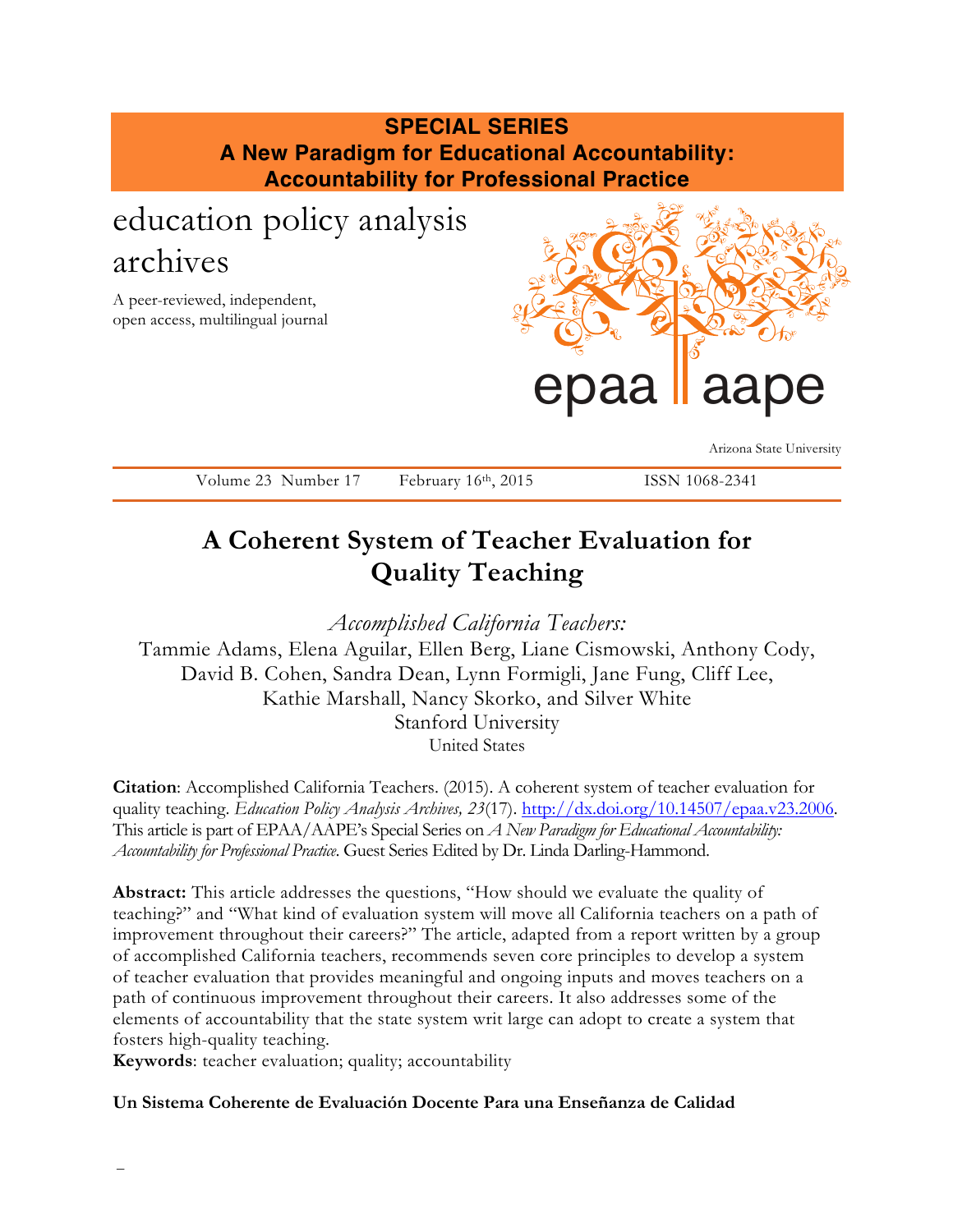#### **Un sistema coherente de evaluación docente para una enseñanza de calidad**

**Resumen**: Este artículo aborda las preguntas, "¿Cómo debemos evaluar la calidad de la enseñanza?" y "¿Qué tipo de sistema de evaluación movilizaria a todos los docentes de California hacia un camino de mejorias a a lo largo de sus carreras?" Este artículo, adaptado de un informe escrito por un grupo de docentes de excelente trayectoria en California, recomienda siete principios básicos para desarrollar un sistema de evaluación docente que proporciona recursos significativas y promueve una trayectoria de mejora continua a lo largo de sus carreras. Asimismo este trabajo discute algunos de los elementos de un modelo de responsabilidad educativa que el sistema estatal puede adoptar para crear un sistema que fomente una enseñanza de alta calidad.

**Palabras clave**: evaluación docente; calidad; modelos de responsabilidad educative

#### **Um sistema coerente de avaliação docente para uma educação de qualidade**

**Resumo**: Este artigo aborda as questões, "Como devemos avaliar a qualidade do ensino?" e "Que tipo de avaliação mobilizaria a todos os professores na Califórnia para um caminho de melhora ao longo de suas carreiras?" Este artigo, adaptado de um relatório escrito por um grupo de professores de desempenho excelente na Califórnia, recomenda sete princípios básicos para desenvolver um sistema de avaliação docente que fornece recursos significativos e promove um caminho de melhoria contínua ao longo de suas carreiras. Este artigo também discute alguns dos elementos de um modelo de responsabilidade educacional que o sistema estatal poderia tomar para criar um sistema que estimule uma educação de alta qualidade.

**Palavras-chave:** avaliação de professores; qualidade; modelos de responsabilidade educative

### **Introduction**

Evidence indicates that teachers are the most critical in-school factor for student success – a point on which there is broad consensus across the political spectrum. But how to promote highquality teachers is a point of more contention and, for the past 14 years, has been driven largely through the narrow, high-stakes approaches of the No Child Left Behind act. During this period, the country has also seen a growing shortage of qualified science and math teachers (Sterling, 2004) and high-quality teachers in inner city schools.

The predominant strategy of the past decade for improving teaching quality and for bringing the best teachers to the country's most disadvantaged students has backfired. But there are effective and coherent approaches that work. In their 2014 paper, Darling-Hammond, Wilhoit, and Pittenger outline the critical policy points that can set the foundation for a new system of accountability to address America's widening opportunity gap in education. The systemic aproach, they argue, should rest on three pillars – accountability for meaningful learning, adequate and wisely used resources, and professional capacity.

The latter aspect – professional capacity that enables professional accountability – was addressed comprehensively in 2010 by a team of California-based teacher leaders, who were part of the Accomplished California Teacher (ACT) network operating under the auspices of the National Board Resource Center at Stanford University. The ACT members are widely recognized as expert teachers; most are National Board certified; many have won national and local teaching awards. All are deeply committed to building a profession of teaching that can serve all students well.

Together, they conceived a system of accountabilty for teaching that can develop highly skilled teachers and bring the best teachers into the classrooms of the most disadvantaged students. Following is the summary of their concerns and recommendations, derived from the original report. While the specific tools and programs mentioned here now have an additional five years of data that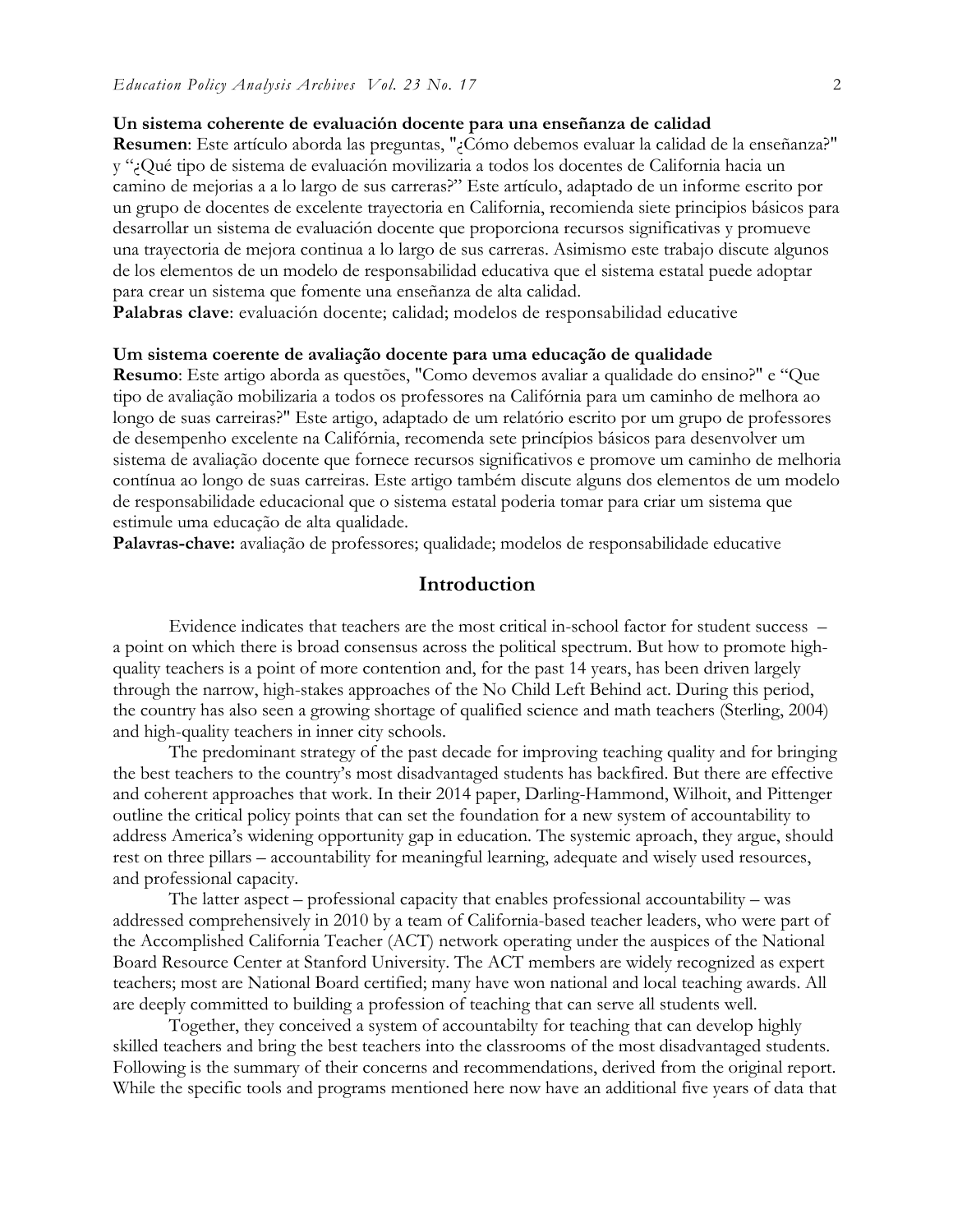can be examined, the foundational principles are a powerful model that any state can look to to develop a highly qualified teaching force.

The full text of their recommendations, *A Quality Teacher in Every Classroom: Creating a Teacher Evaluation System that Works for California,* can be found at https://edpolicy.stanford.edu/publications/pubs/108.

## **Why Evaluation Systems Should Change**

While evaluation processes across the California vary widely, many of them look very much the same as they did in 1971 when the California Legislature enacted the Stull Act governing teacher evaluation. Among the common chllaneges: a system that teachers do not trust, that rarely offers clear directions for improving practice and that often charges school leaders to implement without preparation or resources.

Jane Fung, National Board Certified Teacher and Milken award winner in the Los Angeles Unified School District, shared her experiences with evaluation as she has experienced them in her career over the last 20 years:

I have had administrators who never came into my classroom for formal observations or asked me for anything more than the initial planning/goal sheet. I have had administrators observe a formal lesson and put the feedback sheet in my box without ever having spoken to me about the lesson, and I have had years where I am just asked to sign the end-of-the-year evaluation sheet [without being observed].

Ellen Berg, a Middle School teacher in San Diego, shared a different experience – more intrusive but no more productive:

Because there is not a common language about what quality teaching is, in some cases we use a checklist of random things. In San Diego Unified they had us go visit classrooms with a list of all these things that were supposed to be going on – groupwork, cooperative learning, etc. – and it was impossible to do all these things in a 15- (or even 50-) minute period, and teachers were being ripped up for not doing everything on the list.

While there are places where evaluation actually helps teachers improve their practice, such examples are rare in California and across the nation. The costs of the existing systems, both to the fiscal bottom line and to the teaching profession, are large. The fiscal costs entail much more than those associated with removing poor teachers after the tenure deadline passes. The financial impact accrues to school districts that must replace teachers who leave due to dissatisfaction with the profession caused by lack of guidance about improving their work and to loss of leadership that is overwhelmed by the task of providing that guidance. In cases where teachers leave because of lack of guidance and support, the costs related to hiring each new faculty member can amount to upwards of \$20,000 (Barnes, Crowe, & Schaefer, 2007). The impact on the profession comes with the loss of potential talent that disappears when promising young teachers leave. It comes as a result of the lack of opportunities for teachers to master the craft of teaching and advance their effectiveness with students, mastery that comes from collaboration with expert evaluators.

If we are to develop an effective system of teacher evaluation, many things need to change, including the following:

• Teachers and their evaluators do not hold in common truly well-defined and detailed pictures of what constitutes good professional practice at each level of teacher development. Clearer, more elaborated standards are needed.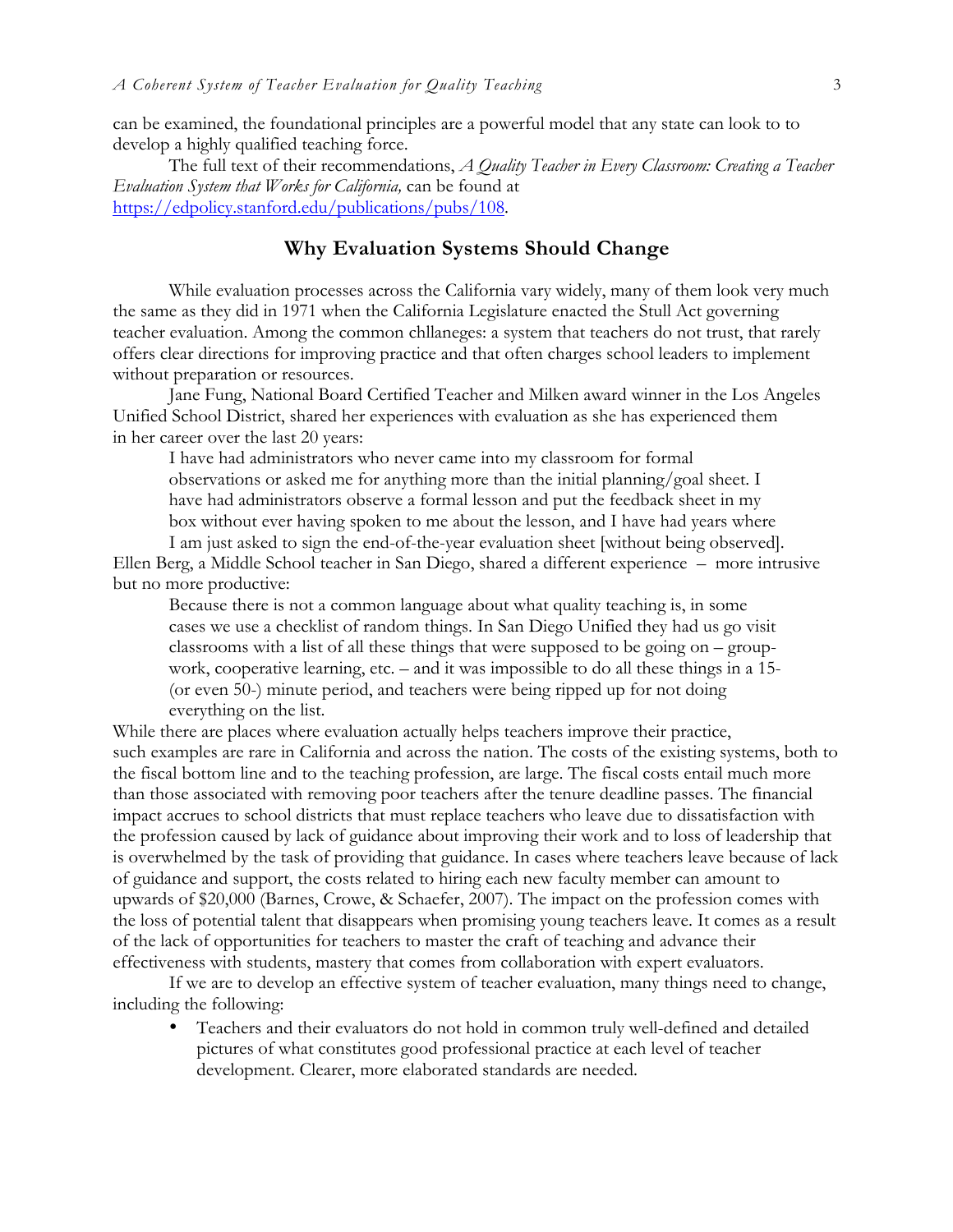- The focus of evaluations is not on improving the quality of teaching. There is rarely substantive discussion that occurs either before or after an observation that is focused on ways to get better at teaching. In most cases, the evaluations are conducted for compliance, not improvement.
- The amount of time available for principals to conduct effective evaluations is seriously limited, particularly in large schools and in high-need schools where the administrative demands are large. Furthermore, the amount of preparation principals receive in doing evaluations is inadequate. One evaluator in a school is rarely sufficient to judge the skill of teachers across a range of content and developmental levels, no matter how wellresourced a school might be.
- Most evaluations pay little or no attention to the performance of a teacher's students, even though state legislation requires student outcomes be considered. Evaluations too often focus on easy-to-observe practices like classroom management and whether students are on task, rather than looking for evidence that students are actually mastering the learning goals set for them.
- Current evaluation procedures occur on schedules mandated by local agreements that are not considerate of teachers' actual needs and have no sense of urgency about which teachers' work needs more careful support or scrutiny.
- Most evaluations are not used to target the needs of individual teachers and help them select professional development to address those areas in which they need additional knowledge or skills. This further contributes teachers' views that evaluation is not about their developing mastery of professional standards, but is rather a routine designed to ensure that an administrator is performing his job.

#### **An Evaluation System Based on What We Know about Good Teaching**

The primary purpose of evaluation must always be the improvement of teaching and promotion of better student learning. This is the overarching principle upon which a new model should be built. Indeed, at the most fundamental level what we want is honest evaluation of our work by skilled and knowledgeable evaluators who can help us see the ways to improve practice at every stage of our professional lives and increase our contributions to the learning of our students. An effective evaluation system will be built on that one overarching principle.

We recommend the following seven principles as the foundation for the coherent, reliable system of teacher evaluation we want and need:

- 1. Teacher evaluation should be based on professional standards and must be sophisticated enough to assess teaching quality as it is manifested across the continuum of teacher development. The state should use the California Standards for the Teaching Profession and the National Board for Professional Teaching Standards (National Board) standards to create a continuum of expectations from pre-service teaching to accomplished practice. The standards of teaching practice selected as appropriate at each level of teacher development should guide evaluations while accounting for the requirements for successful teaching in the variety of unique contexts in which teaching practice occurs.
- 2. Teacher evaluation should include performance assessments to guide a path of professional learning throughout a teacher's career. Existing assessments like the Performance Assessment for California's Teachers (PACT) and the Teacher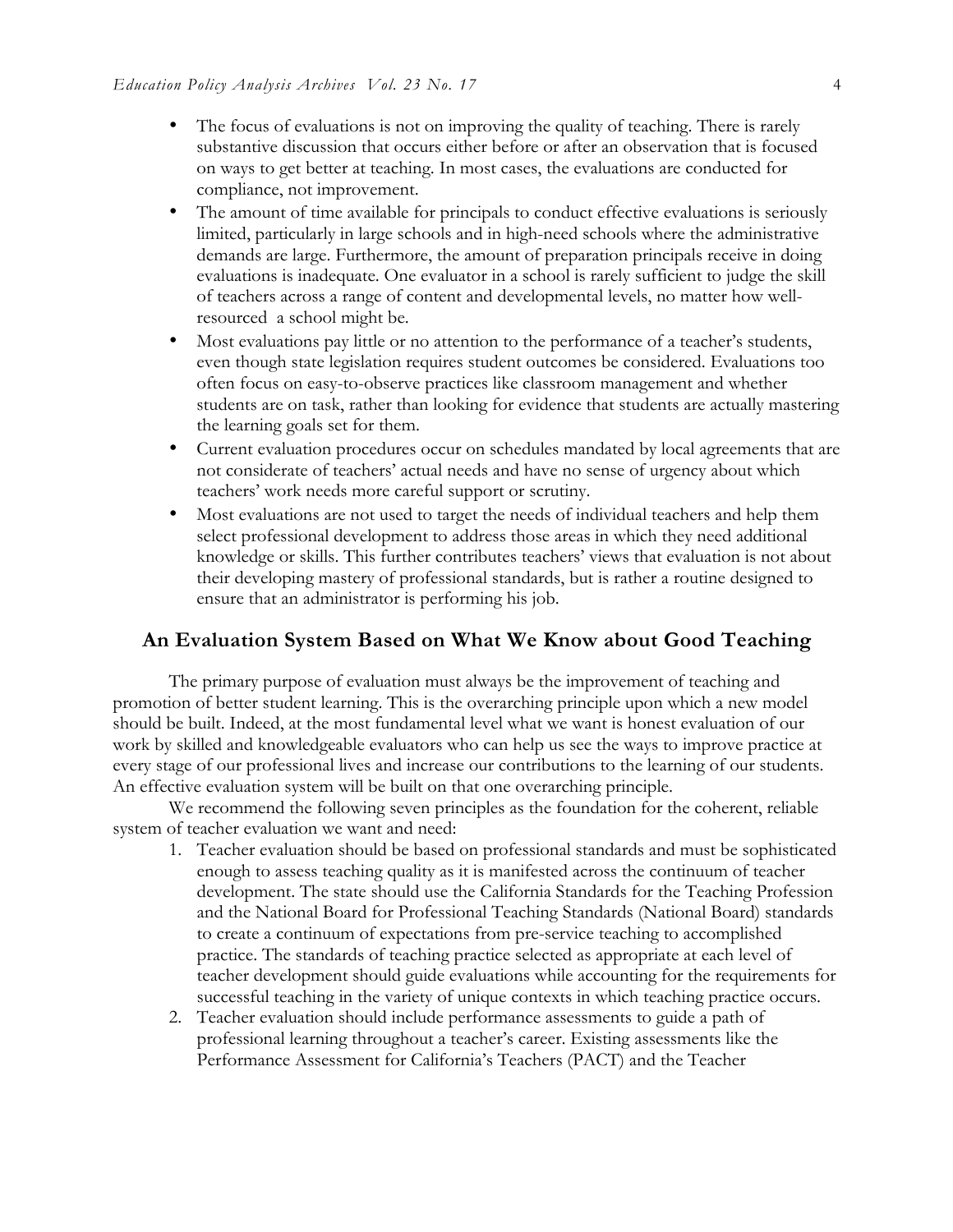Performance Assessment  $(TPA)^1$  in pre-service; a similar, more productive tool to guide induction through BTSA; new, authentic assessments related to classroom practice for developing professionals; and the National Board assessment should be used to build coherence and continuity.

- 3. The design of a new evaluation system should build on successful, innovative practices in current use, such as evaluations built on teachers' self assessments in relation to high standards of performance or evidence-based portfolios that demonstrate ways that a teacher's instructional practice is contributing to student achievement. Teachers must have a significant role in the design of a new framework and in promoting it among teachers in the state.
- 4. Evaluations should consider teacher practice and performance, as well as an array of student outcomes for teams of teachers as well as individual teachers. Those outcomes should include a number of indicators not limited to standardized test scores, that constitute evidence of student success. Evidence should include performance on authentic tasks that demonstrate learning of content; presentation of packages of evidence from formative assessments that show patterns of student improvement; the development of habits of mind that lead to improved academic success along with contributing indicators like attendance, enrollment in advanced courses, graduation rates, pursuit of higher education, and work place success. Teachers should be evaluated both on their success in their own classroom and their contributions to the success of their peers and the school as a whole.
- 5. Evaluation should be frequent and conducted by expert evaluators, including teachers who have demonstrated expertise in working with their peers. Evaluators at each juncture should be trained in the recognition and development of teaching quality, understand how to teach in the content area of the evaluated teacher, and know the specific evaluation tools and procedures they are expected to use. There should be training opportunities available for evaluators and final recommendations to teachers should be subject to review by a reliable evaluation oversight team.
- 6. Evaluation leading to teacher tenure must be more intensive and must include more extensive evidence of quality teaching. This evidence should be collected and reviewed by both the teacher and trained evaluators and should include documentation that shows that the teacher's practice exhibits the standards that define good practice. The process should be an ongoing part of a serious teaching induction process that helps novices grow in their profession, with the help of mentors and coaches, guided by clear standards of practice.
- 7. Evaluation should be accompanied by useful feedback, connected to professional development opportunities, and reviewed by evaluation teams or an oversight body to ensure fairness, consistency, and reliability.

#### **Principle 1**

–

*Teacher evaluations must be based on professional standards that are sophisticated enough to match our knowledge of teaching quality as it is manifested across the whole continuum of teacher development. The state should use the California Standards for the Teaching Profession (defined at a more detailed level to make evidence of them unambiguous) and the National Board standards to create a continuum of expectations from pre-service teaching to accomplished practice. The standards of teaching practice selected as appropriate at each level of teacher development*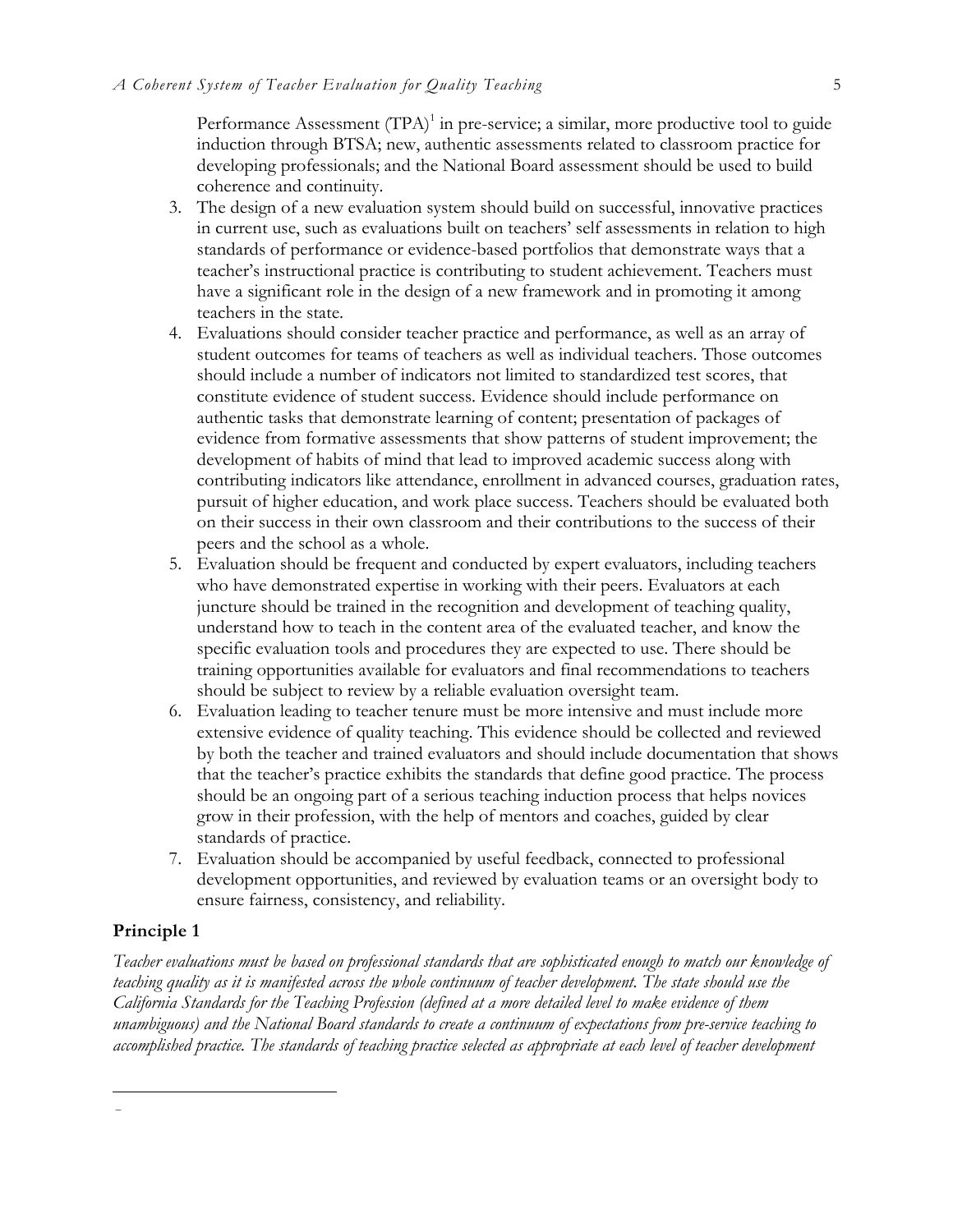*should guide evaluations but should take into account the requirements for successful teaching in the unique context in which it occurs.*

The evaluations themselves are typically of little value – a single, fleeting classroom visit by a principal or other building administrator untrained in evaluation, wielding a checklist of classroom conditions and teacher behaviors that often don't even focus directly on the quality of teacher instruction. It's typically a couple of dozen items on a list: "Is presentably dressed," "Starts on time," "Room is safe," "The lesson occupies students…." But, in most instances, it's nothing more than marking "satisfactory" or "unsatisfactory."

> – Michigan State University Professor Mary Kennedy (Toch & Rothman, 2008)

As we explored the concept of teacher evaluation, we wrestled with the dilemma of how to articulate our shared understanding of the complexity of teaching and to clearly identify the elements that comprise high quality teaching. We turned to experts in the field first and found some basic premises that resonate with our own experience and views of quality teaching.

In 1988, Lee Shulman described something he called "pedagogical content knowledge," which "transcends mere knowledge of subject matter as well as generic subject matter of pedagogy alone." He explains:

The teacher not only understands the content to be learned and understands it deeply, but comprehends which aspects of the content are crucial for future understanding of the subject and which are more peripheral and are less likely to impede future learning if not fully grasped. The teacher also understands when present preconceptions, misconceptions or difficulties are likely to inhibit student learning. The teacher also has invented or borrowed or can spontaneously create powerful representations of the ideas to be learned in the form of examples, analogues, metaphors or demonstrations. (p. 37)

Mere understanding of the content is only half the challenge. Teachers must translate that content into language and ideas accessible to their students.

Darling-Hammond (2007) identifies a list of qualities that have been found by research to contribute to teacher effectiveness. These qualities indicate the complexity of teaching and how thoughtful approaches to evaluation must be constructed. The qualities include:

- Strong general intelligence and verbal ability that helps teachers organize and explain ideas, as well as observe and think diagnostically;
- Knowledge of how to teach others in a subject (content pedagogy), in particular how to use hands-on learning techniques (e.g., lab work in science and manipulatives in mathematics) and how to develop higher-order thinking skills;
- An understanding of learners and their learning and development including how to assess and scaffold learning, how to support students who have learning differences or difficulties, and how to support the learning of language and content for those not proficient in the language of instruction; and
- Adaptive expertise that allows teachers to make judgments about what is likely to work in a given context in response to students' needs.

Obviously, these attributes of high quality teaching are not acquired all at once and do not arrive fully developed on the first day a teacher enters the classroom. A set of qualities this complex demands a thoughtful approach that supports teachers to develop and improve throughout their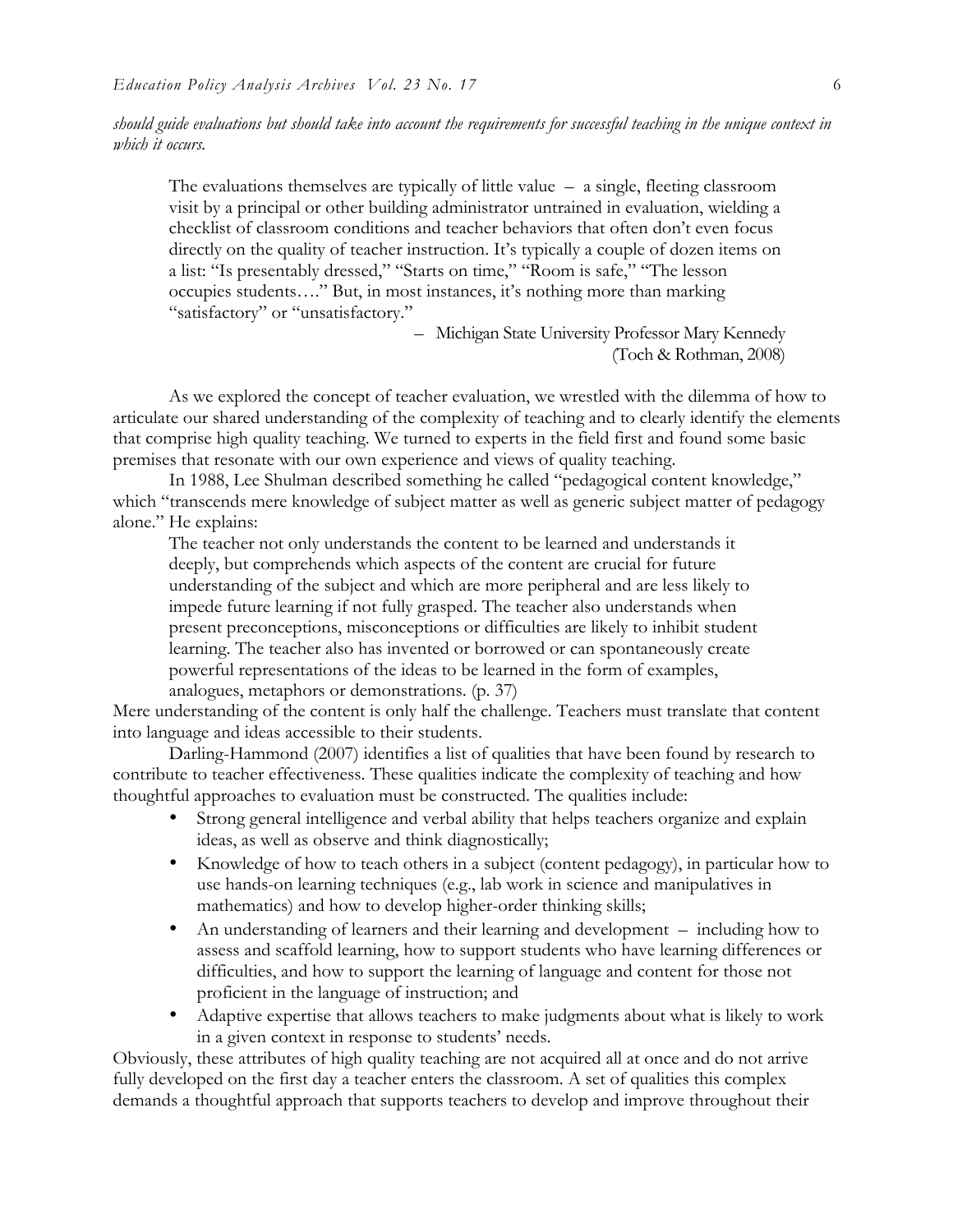careers. If indeed this is our goal for all members of our profession, then we must find ways to reach that goal using many of the same approaches to formative assessment we know work with students. An essential part of that kind of formative assessment, as we pointed out earlier, is frequent feedback from and collaboration with knowledgeable peers that help us see our own teaching clearly in light of high standards of practice and reflect on ways to improve. Many of us have personally experienced holding up our practice against the indicators of quality teaching based on the standards of the National Board, which contain just those indicators described by Shulman and Darling-Hammond. A good evaluation system will build such experiences into a continuum of teacher development for all California teachers.

#### **Principle 2**

*Teacher evaluations should include performance assessments to guide a path of professional learning throughout the career. Existing assessments like the TPA and PACT in pre-service, a revised, more productive tool for BTSA, and the National Board assessment should be used to build coherence and continuity.*

Many times since (undertaking National Board certification), I have thought about these two polar experiences. I feel they shine a light on key inadequacies of the current Stull evaluation process that might be thoughtfully improved. In order to be effectively implemented, the Stull process needs to reflect meaningfully the performance of teachers at every level – from the weakest, who must be identified for assistance or dismissal – to the superior, who deserve recognition for their exemplary roles in our schools. The media frequently clamor about getting rid of "bad teachers," which taints us all. Meanwhile, many of our most outstanding teachers work tirelessly year in and year out with little official recognition or reward for their efforts.

> – Jane Fung, National Board Certified Teacher, Los Angeles Unified School District

We turned our attention next to what a system based on solid indicators of teaching quality might look like and how, if it were used well in the hands of knowledgeable assessors, it would help teachers assess their strengths and needs, set goals for improvement, choose instructional strategies, work with colleagues to build new knowledge, self-assess their own work, reflect on the quality of the work by looking at student success, and begin the cycle anew in the quest for continual improvement.

Danielson (1996) describes a framework that organizes teaching standards into four domains:

- planning and preparation
- classroom environment
- instruction
- professional responsibilities

She provides rubrics for observing and reflecting on practice in each of these domains. Danielson (1996) explains, "Teaching is so complex and its various components so intertwined that many novices feel overwhelmed. A framework for teaching offers a structure to assess a teacher's practice and to organize improvement efforts." We suggest that veterans often feel overwhelmed, as well. The complexities of teaching do not diminish as we learn more. Indeed, one National Board Certified Teacher recently said that one of the results of the certification process that surprised her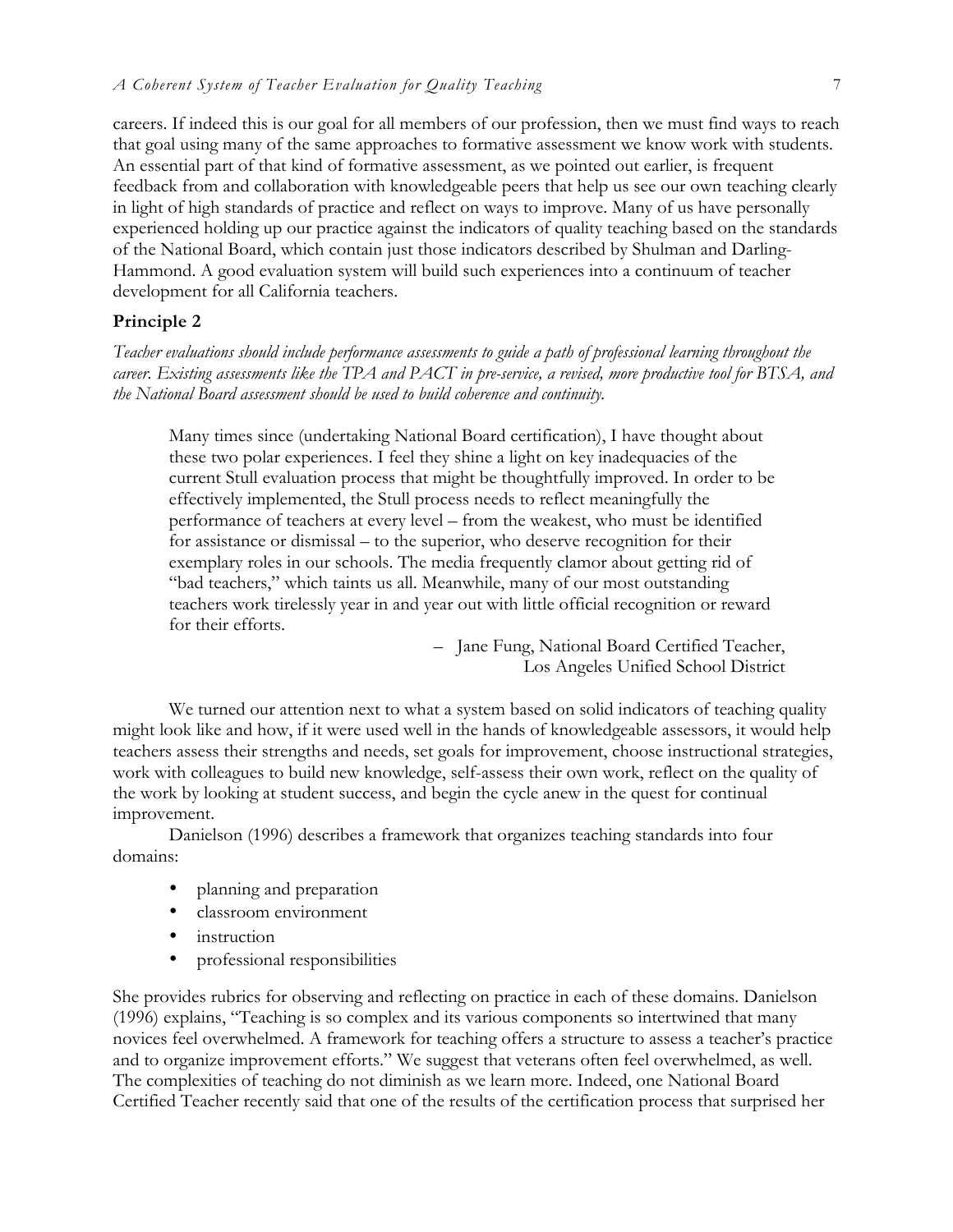was that, as she began to think more deeply about her practice, the number of questions she raised about her work grew exponentially.

Frameworks for observing and assessing teaching are already used in many places and circumstances in California. The PACT assessment uses a framework appropriate for the end of preservice study. BTSA, in many of its forms, uses a framework that is based on the California Standards for the Teaching Profession. The National Board uses a well-structured framework adapted to a variety of student developmental levels and content areas and has a rigorous process of peer assessment that is well respected for it reliability as a measure of teacher accomplishment.

Evaluation within school districts would be improved if these standards were used. The glaring hole we, like many others who have looked at the issues, would point out is that the majority of teachers in the state are not evaluated in a reliable and consistent way using any framework based on standards for the profession. In the same way that good teachers help students understand learning goals that include detailed descriptions of the expected performance accompanied by exemplars of that performance, teachers should be provided with the same clear expectations in the form of elaborated descriptions of standards, exemplars of good practice, a framework for evaluating their work, and a process for feedback from other knowledgeable professionals. If the state is to be taken seriously about achieving the goal of uniformly high quality teaching at all levels and content areas, then finding a way to evaluate teachers using frameworks aligned with standards like those already created and in use at the foundational levels is essential. There must also be ample support for teachers at every career stage as they work to meet and exceed those standards.

In our discussions about the ways that standards are used and understood in our various workplaces, there was agreement that most schools in the state know about the standards, but there is little agreement that they are a force in the work of teachers in classrooms or the reference points that drive conversations about teaching practice. As Danielson (1996) states:

With a framework of professional practice in hand... participants can conduct conversations about where to focus improvement efforts within the context of shared definitions and values. These conversations can focus on means, not ends, and they can be conducted in an environment of professional respect.

One key element that has been left out of the state's California Standards for the Teaching Profession is in the "making sense" aspect of the standards. Our experiences in working toward National Board certification included extensive time devoted to making sense of the standards and identifying evidence of them in our own practice. That process is what National Board Certified Teachers credit for transforming their practice. As teachers who have experienced this transformation, we are eager to see the same kinds of conversations included in evaluations across the professional development continuum because we know that when communities of teachers engage in them together, the quality of teaching improves. Danielson (1996) states this well:

When teachers engage in self-assessment, reflection on practice, and professional conversation, they become more thoughtful and analytic about their work, and are in a position to improve their teaching. Evaluators can contribute to teachers' professional learning through the use of in-depth reflective questions. By shifting the focus of evaluation from "inspection" to "collaborative reflection" educators can ensure the maximum benefit from the evaluation activities.

The challenge is to do what has been done at the pre-service level in the design of PACT and TPA and create performance assessments that span every level of the continuum including National Board certification and beyond. A framework based on common standards must be adaptable for use in the evaluation of teaching in many different contexts, content areas, and developmental levels. We believe that the California Standards for the Teaching Profession can fulfill their potential to be that driver of higher teaching quality in the state.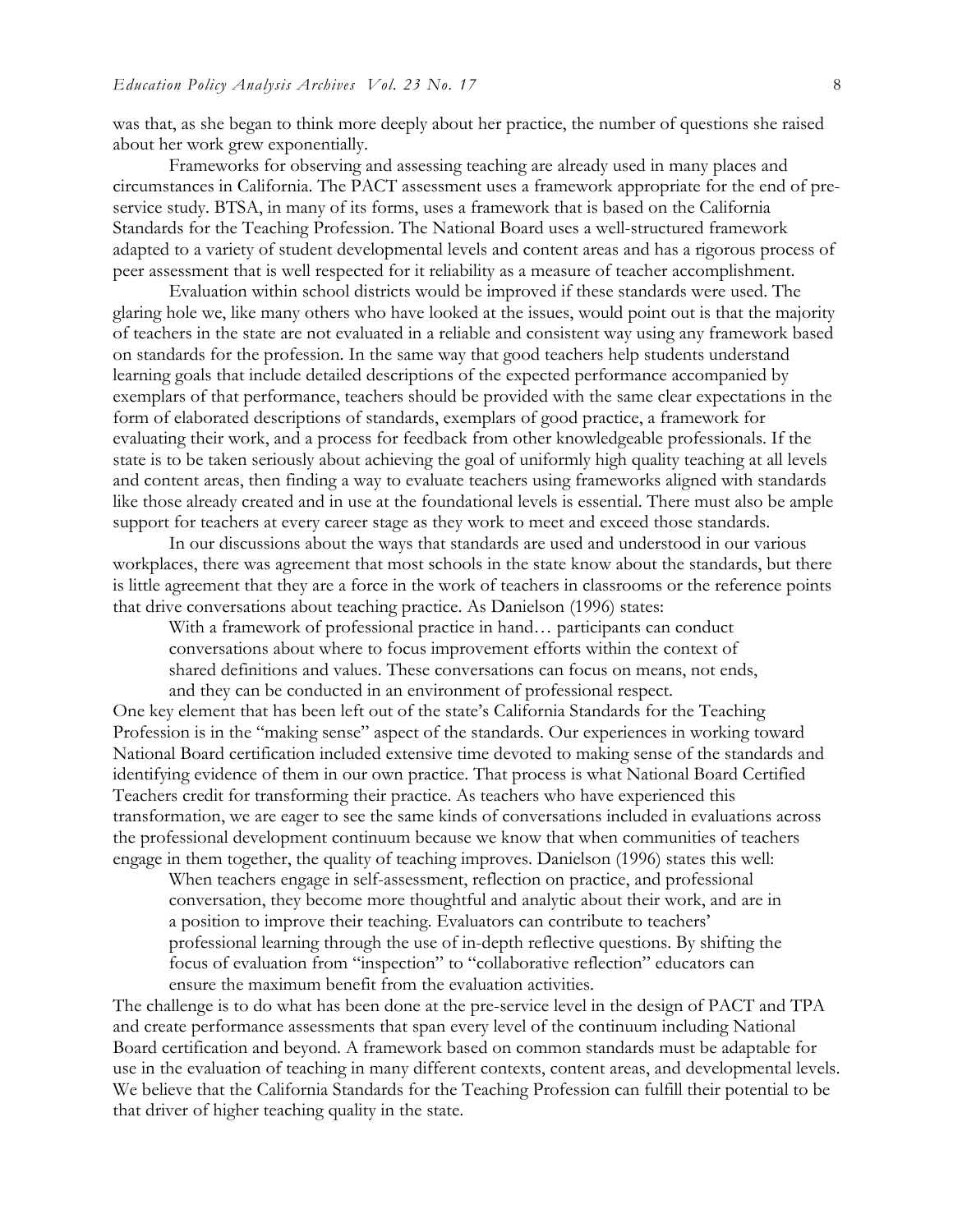#### **Principle 3**

*The design of a new evaluation system should include a study of existing successful innovative practices that are being used in the state and country and should encourage schools and districts to explore innovations. Teachers must have a significant role in the design of a new framework and in promoting it among teachers in the state.*

Evaluation [now] is based on a culture of fear – a "gotcha" mentality. Teachers are afraid of being observed by peers, and afraid of anybody being critical, and then that observation of their failures going into their regular evaluation file.

– Tammie Adams, Oakland Unified School District

There are examples of innovation within the state that are putting into practice some of the elements of what we have concluded should be part of an effective system of teacher evaluation. The Governor's Committee on Education Excellence, which issued its findings in the 2007 *Students First* report, encourages the idea of learning from local innovations, a few of which we highlight below. These are also noteworthy as examples that contradict the general perception that teacher unions are indefatigable opponents of innovations or reform in teacher evaluation.

In the Palo Alto Unified School District, the local teachers' association and district administration addressed the issue of ensuring consideration of content area expertise in evaluation. There, longstanding practice is in place at secondary schools where teachers serve as instructional supervisors to conduct most evaluations and to take the lead in hiring recommendations. This distribution of the evaluative workload mitigates potential overload for principals. With reference to instructional evaluations in particular, San Mateo Superintendent Scott Laurence, a former principal in Palo Alto, notes the advantages:

The content area expertise is the most important aspect of teachers evaluating teachers. As a former social studies teacher, I felt comfortable as a principal observing social studies and English classes, and the early-stage courses of math and science. But in upper level math and science courses I had to spend more of my time watching instruction and management, and give less focus to the content. I also believe that curriculum and instructional practices have changed. I was last in a classroom over 10 years ago. It does make a difference.

Santa Clara Unified School District addressed concerns about differentiating evaluations based on the location of teachers on the professional growth continuum. Teachers who have received satisfactory evaluations in the past are allowed to choose the Alternative Professional Growth Evaluation. In this model, teachers choose to focus on improving one aspect of their practice, set concrete goals, and at the end report on what they have learned and how their practice has changed. This allows teachers to engage in what research has shown to be one of the most powerful forms of professional growth available: teacher action research.

Vaughn Next Century Learning Center, a conversion charter school in Los Angeles Unified School District (LAUSD), uses a modified evaluation system somewhat based on Danielson's (1996) framework. It was developed alongside of its performance pay system. It uses a teacher's selfassessment, peer evaluation, and administrator evaluation. It has been an evolving system subject to revisions based on feedback from administrators and teachers together. The approach is particularly interesting not only because of the way that it has evolved over time but also because in its latest iteration it has considered exactly those issues that our group identified as important earlier: consideration of content areas, developmental levels, and contexts. The focus on including evaluation of instructional practices aligned to achieving school-wide targets is a consideration used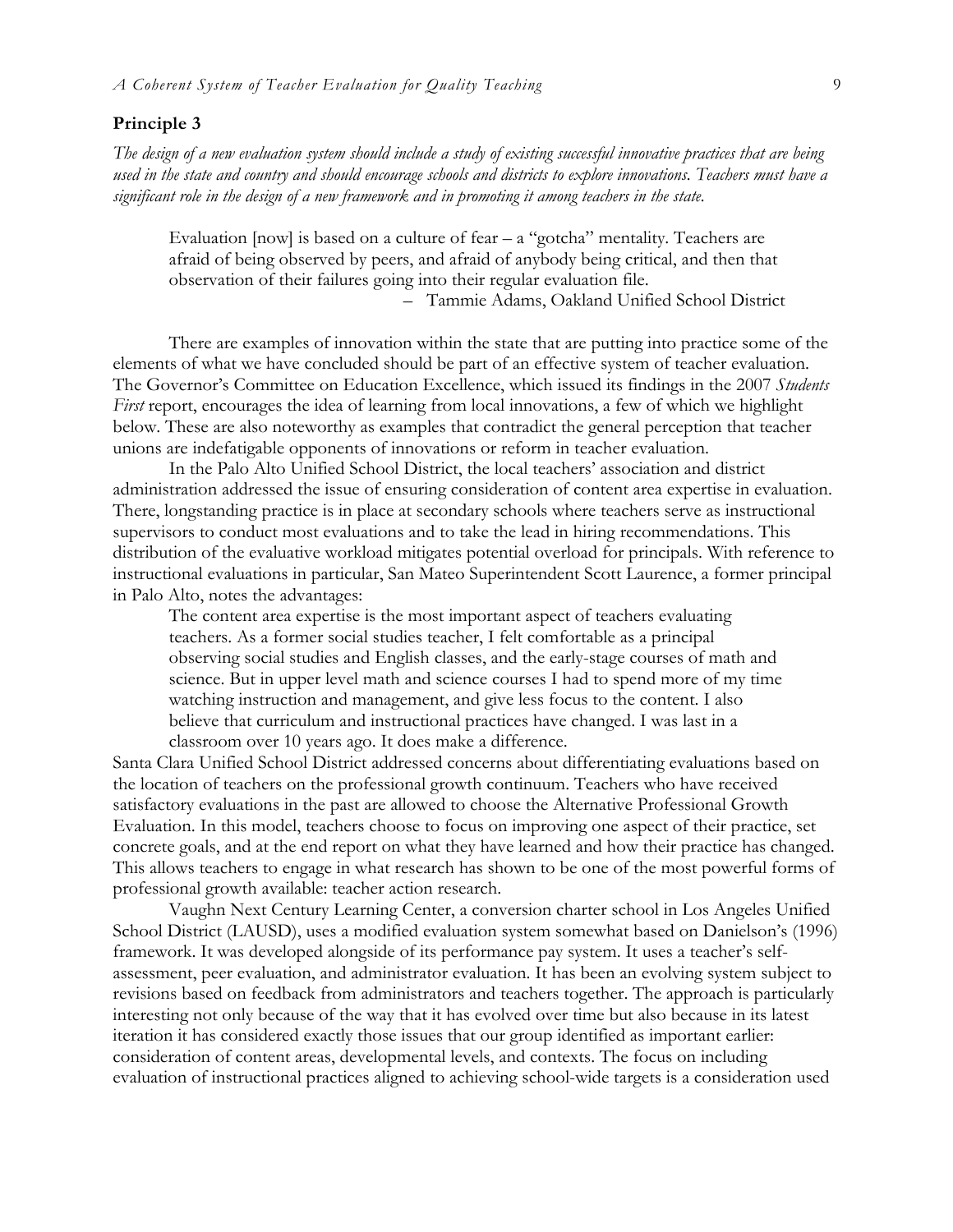at Vaughn that we think deserves careful examination and will be an issue we hope to pursue as we move on to pay-for-performance issues in a future report.

Finally, we considered the innovative system of teacher development used in Poway Unified School District, located near San Diego. Poway has made use of the Peer Assistance and Review (PAR) program to build their approach. Recognizing that some teachers may, at different times in their careers, not be as effective as they should be, California has funded the PAR program for several years. District leaders in partnership with union representatives across the state designed PAR programs to provide a form of assistance and due process for teachers who have received poor evaluations. In most of these programs, a joint committee composed of teachers and administrators oversees a team of coaches (usually classroom teachers on special assignment) who offer assistance to struggling teachers and prepare reports based on their observations. This information can then be factored into decisions made regarding the teacher's professional future. The role of the PAR program in Poway has been expanded to include coaching and reviewing the performance of beginning teachers. Their program, modeled after similar ones in Rochester, New York, and Toledo, Ohio, is in its 21st year.

Charlotte Kutzner, Program Coordinator for the Poway Professional Assistance Program (PPAP), explained the process to our group:

Poway's PPAP is a BTSA program, and like others, we are responsible for meeting all of the induction standards. But unlike most other induction programs, we are also responsible for evaluation of first-year teachers. So we observe and conference, we support teachers, but our evaluations are not confidential. When I work with a new teacher I share what I see in their classroom with their principal, and also report to a governance board, which includes the assistant superintendent of personnel, the union president, and two teachers. People ask, "How can you do both support and evaluation?" We do, and it has worked since 1987, and from the get-go it has been evaluative. I would say that over the years 95% of the teachers I have worked with, by Thanksgiving, have forgotten that I am their evaluator. I am Charlotte, I am their friend, their colleague; I am there to support them. There is also a program to support veteran teachers who have been rated as not meeting standards. This program, the Permanent Teacher Intervention Program (PTIP) [similar to PAR in other districts], is designed to assist permanent teachers who have been identified as being in serious professional jeopardy. The PTIP teacher receives assistance from a teacher consultant much like the new teacher does in the induction program. In this program, the principal remains the evaluator and the teacher consultant reports progress to the principal and the PPAP Governance Board. Our program is successful because of our working relationship with the district and the union. This is truly a joint effort.

Poway's approach has much to recommend it in terms of efficiency, coherence in evaluation, support at different levels, and building professional relationships, but one of the features that is particularly relevant to the problem of the costs of teacher turnover is the support provided to the struggling teacher. While some have suggested that it is a worthwhile goal to weed out the lowest performing members of the teaching force, the truth is such an approach would be far more costly than a program that intervenes to help low performers rise to levels of proficiency.

At Poway, we see a system in which the teacher evaluator also serves as a mentor. Teachers in Poway have arrived at their model by reasoning that the mentor who works most closely with the teacher is best positioned to make recommendations about the teacher's employment status. The process is open and transparent, and the mentor does not exercise any authority independently of the review board.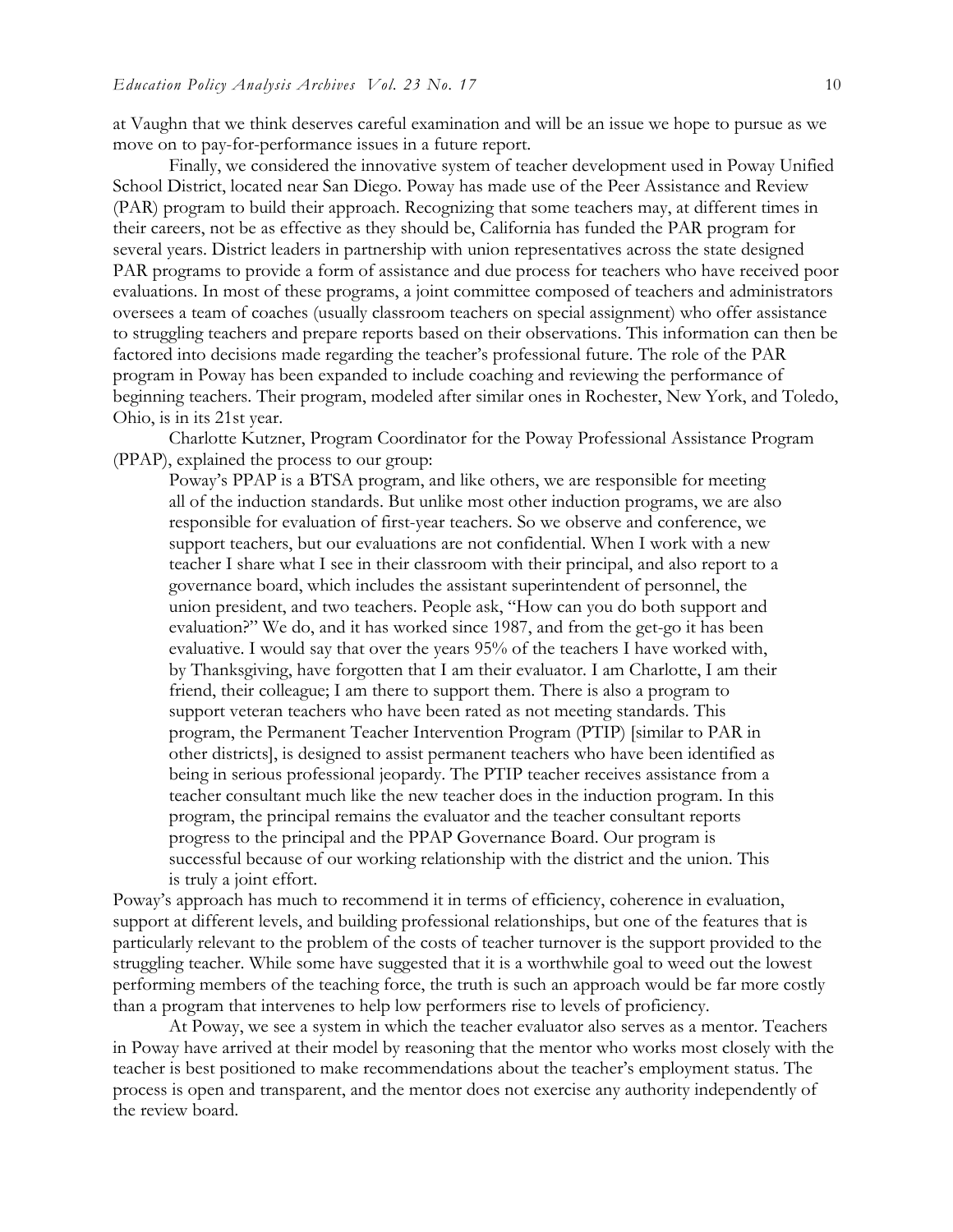Other models stress a separation between the functions of mentorship and evaluation. The reasoning suggests that teachers in need of mentorship must be able to confide in their mentors and risk exposing areas of weakness in their practice as the fear factor takes center stage again. Knowing that the mentor will eventually make an employment recommendation could cause the evaluated teachers to withhold important information compromising the quality of the mentorship and the potential for growth.

Jane Fung, a National Board Certified Teacher in LAUSD, advocates for separation of mentor and evaluator roles from her own experience on both sides of the relationship:

My first weeks of teaching were full of stress and the feeling of being overwhelmed. I had difficulty with classroom management and wasn't sure how to organize my day, let alone teach the programs I was not familiar with. Luckily, I had a mentor that came into my class and modeled different strategies that she used. She then provided me with a much needed sub day for me to shadow her in her classroom. I was able to gain ideas and the support I needed from her to be a more successful first year teacher. Her role was made clear to me: "I am here to support you, not evaluate you."

When I mentor new teachers, I keep those feelings of my first year close at hand. The idea of being both a mentor and an evaluator for a new teacher feels uneasy to me. As a mentor, I must first establish a relationship and build trust with the new teachers I work with. Confidentiality is essential to building that trust. They must feel safe enough with me to be honest and open about what is going on in their classrooms. As a mentor, I observe the new teacher and document evidence I see, but I share the data collected only with the new teacher, and help them use it to reflect on their practice. Together we develop an action plan on how to improve their practice so that they can feel successful. My role as a mentor is to provide new teachers with support, resources, and a safe place to express their thoughts and feelings. I am a coach, a teacher, and friend to that new teacher. I do not judge, evaluate, or make decisions on their professional career. If I were seen both as evaluator and mentor, I am not sure if I would be able to establish the same kind of trust and provide the support needed to that new teacher; the person meant to support them shouldn't add more stress by evaluating them at the same time.

We are not advocating for any one specific model, but we have agreed that they all have interesting features to recommend them and that getting a system of evaluation right means being willing to look at models being used around the state, and inviting a closer look at them, so that the best ideas can be put together to create the coherent system we need to ensure uniformly high quality teaching. In general the features that they share and which merit inclusion in good evaluation systems are:

- Frequent, ongoing evaluation for new teachers.
- A well-trained evaluator that has expertise in the content areas specific to the teacher's practice and who works collaboratively with other experts to ensure teachers receive accurate and effective evaluation and recommendations.
- The use of multiple measures to evaluate effective practice connected to a wide array of evidence of student outcomes, not just test scores.
- Collaboration between the evaluator and teacher, with a focus on teacher development.
- Differentiated evaluation for experienced teachers, with focus and form open to some negotiation among teachers, administrators, and evaluators (when other than administrators).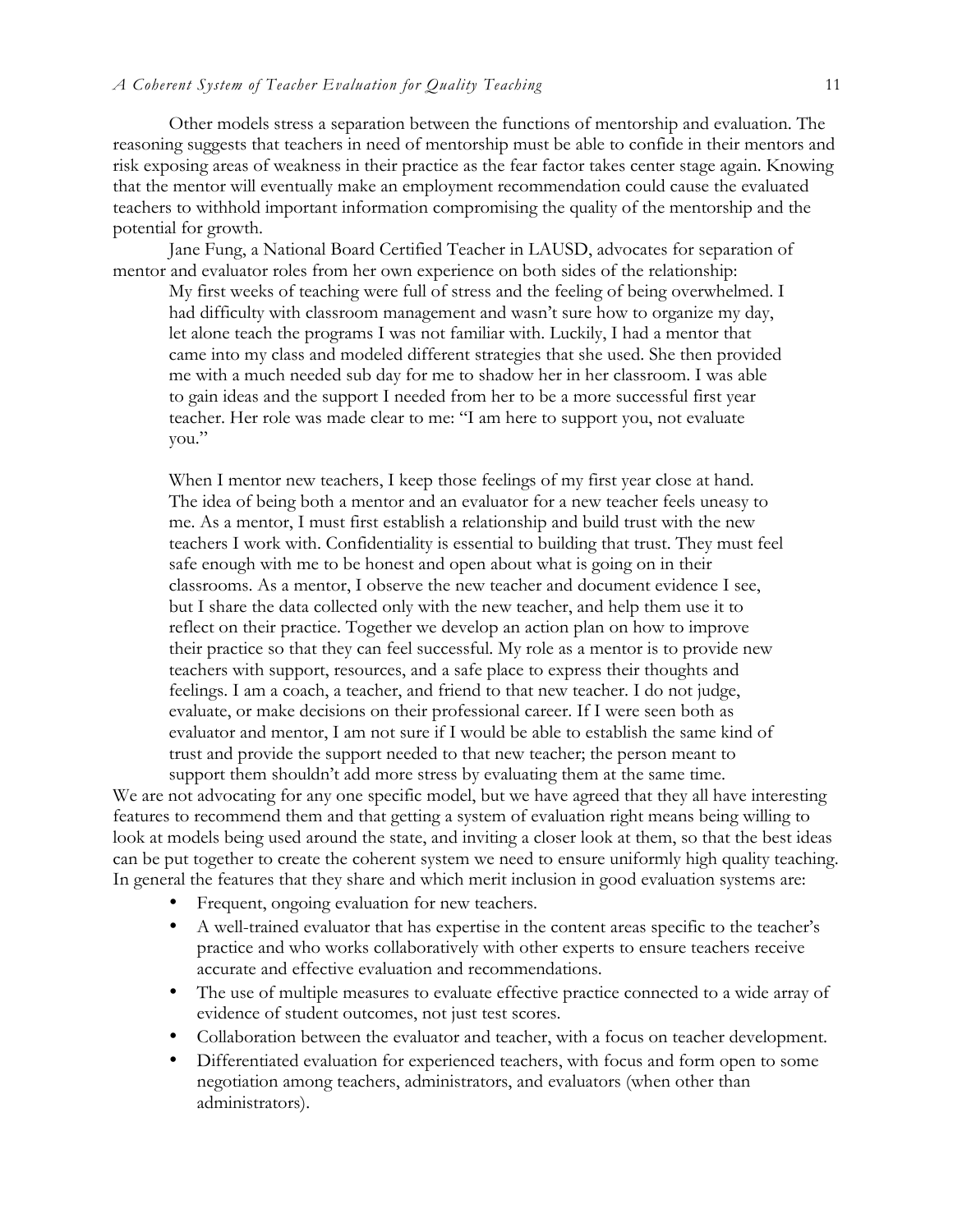We encourage policymakers who will be charged with selecting those who will design a new evaluation system to recognize the expertise of accomplished teachers. We have been involved with change initiatives in various forms at many schools sites. We know from this experience that teachers who do not share some power over decisions made about their work will resort to the power of resistance. Getting the evaluation system right is too important to risk in this way. Therefore, among the principles we believe need to be included in designing a new system is the involvement of teachers at every phase in the process: designing, negotiating, and implementing evaluation. The staff at Vaughn Learning Center echoed this notion in one of their recommendations stating, "Encourage involvement of representative people in designing the system, but recognize the need for a 'change champion' at times."

We sadly acknowledge that trust between teachers and policymakers has eroded over the last several years as the finger of blame for the collective failures of our schools has pointed at teachers most directly. Whether or not there is justification for this, we believe that renewing the essential trust needed to reform schools is essential. For teachers and their leadership to embrace an evaluation system, school communities and policy leaders must take steps to help repair the climate for our collective learning. In many recent reform efforts, our professional expertise has been denigrated, and professional development has been relegated back to "workshop" approaches designed to ensure compliance with one size fits all mandates.

#### **Principle 4**

*Schools and districts should focus on building teacher accountability that looks at student outcomes among teams of teachers as well as that of individual teachers. Those outcomes must include agreed-upon indicators, and not only standardized test scores, that are recognized as evidence of student mastery of the state standards for the grade and content area.*

The genuine accountability that we feel to our students and to one another, when we work as part of a functional collaborative community, dwarfs any sense of accountability that can be imposed by test scores, site administrators, or state oversight. This accountability is derived from our shared commitment to the learning and well-being of our students, and our desire to support one another in meeting students' needs. An overarching purpose of evaluation ought to be to promote collaborative examination, analysis, and reflection on the work being done, and figuring out how to improve each teacher's skill set in ways that improve the work of all teachers in the school. As Santa Clara science teacher Lynne Formigli said, "I believe an evaluation system should have at its core the purpose of helping all of us to grow in our profession." Many voice concerns about teachers protecting poor teaching in such an arrangement. On the contrary, we have a very big stake in ensuring that ineffective and poor teachers are either helped to improve in a timely manner or counseled out of the profession. As Lynne Formigli, a National Board Certified Teacher in the Santa Clara Unified School District, said:

Let's face it! We are much harder on and more demanding of our colleagues than any outside evaluator or administrator could ever be. After all, when their work is

good we all have it easier. When it's not, we all suffer and have much fixing to do. Student outcomes have the central place in this process. Teachers and administrators should include agreed-upon indicators of learning that are valid and appropriate measures of the curriculum and the students being taught in the evaluation process. There are many instances we know of where this occurs now. Consider the following work undertaken by members of our network:

Site-based research is done where teams of teachers collaborate to create common assessments focused on important learning goals, and then analyze student learning outcomes. They then share instructional strategies used by members of the group that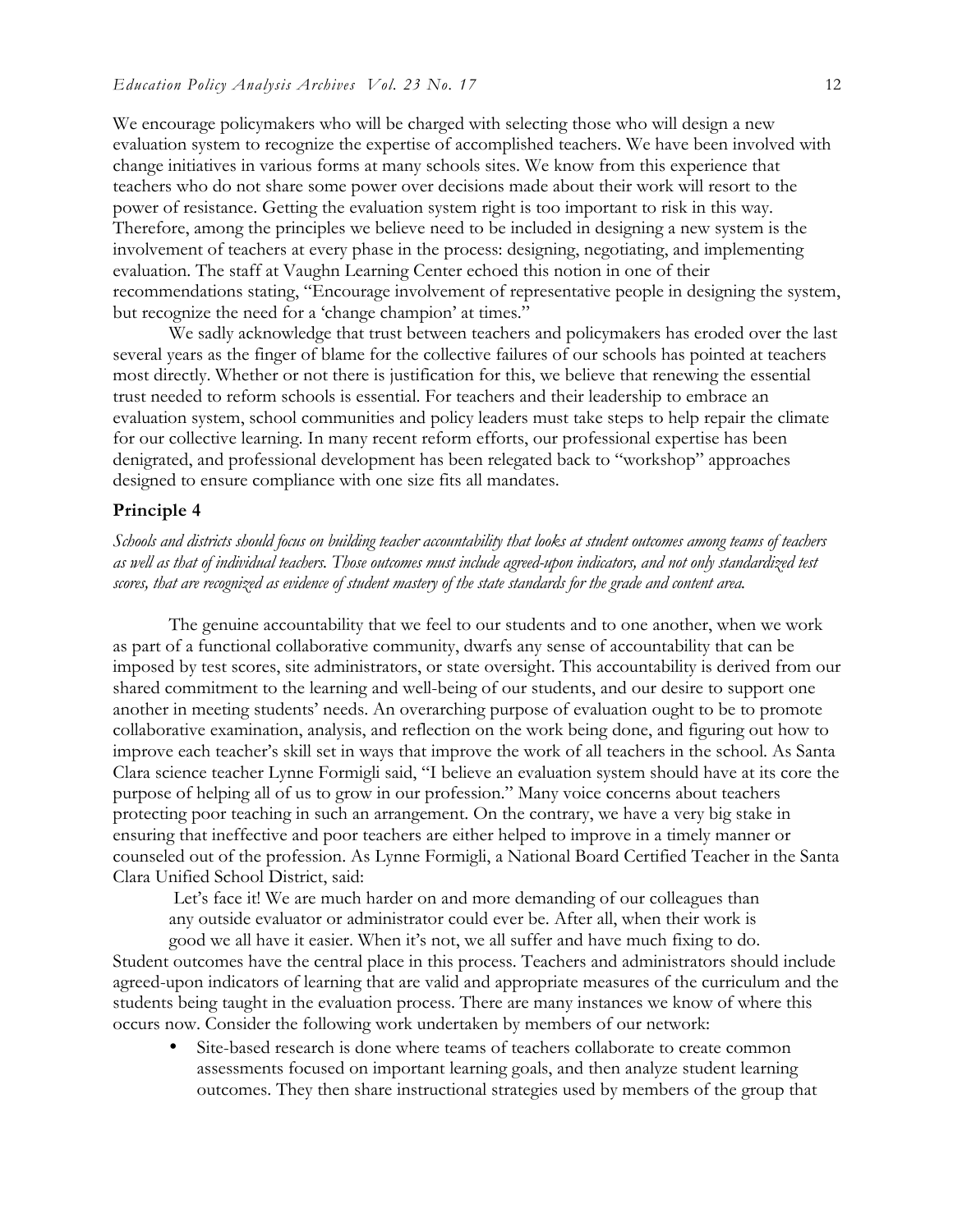have worked and analyze the related student outcomes, helping all teachers in the research cohort, if not the whole school, to improve.

- A lesson study project is conducted that involves a team of teachers setting instructional goals based on local needs, observing a colleague deliver a lesson, analyzing resulting student work, and then recommending changes to the teacher's instruction based on student results.
- A collaborative project is designed where teachers of different subjects team up to create an interdisciplinary unit of study, mutually teaching and reinforcing clear learning goals, and then assessing the impact of that approach on student learning and what they might change individually and collectively in their instructional approaches to improve the outcomes.
- A professional learning community functions at the school where teachers meet regularly to review student work in light of current research, best practices, learning objectives and state standards, with a process for sharing findings with colleagues so that they can integrate these ideas in their own practices and improve their instruction.

The kind of collaborative, reflective approach to reviewing curriculum and pedagogy described by Cliff Lee (see sidebar at the end of this section) must occur as an integral part of the work of the school. It is professional development. A consistent complaint about professional development from teachers is that it has been disconnected from real work at school sites. It is as if we all got prescribed the same medicine for whatever disease we might be suffering from. Teachers want to address their shortcomings as long as the solution is connected to the problem and is undertaken in a climate that is based not on fear of uncovering problems but based on getting better at the work they do.

So the question that naturally arises is how does standardized test data fit into teacher evaluation and what dimension of effective teaching does it reveal? It is no secret that many teachers react with skepticism – and yes, fear – to the idea of including student outcomes as part of teacher evaluations or compensation schemes because over the past decade those outcomes have mostly been equated with standardized test scores. This has led to well-documented problems including a narrowing of the curriculum to focus on tested subjects, topics, and even test formats. The more pressure there is to increase scores, the more likely it is that schools will resort to isolated test preparation, which can result in an artificial inflation of scores, while depriving students of the real skills and knowledge they need.

Many of us have had experience with students who have, according to their standardized test scores, mastered the grade- or course-level materials that are prerequisites to what we teach. However, when we begin working with that student on the assumption she has the knowledge base to master the material in our class, we discover that the test score does not match the student's ability to perform at the expected level. What went wrong, we wonder? Many possibilities might be responsible. Among them: the student learned the material only at a level to be able to answer questions on a multiple choice test; there was some guessing or dumb luck involved; the student never had an opportunity to apply the learning in real contexts so it was not retained. Furthermore, standardized tests are frequently invalid for students with special education needs and for new English-language learners, revealing little about what these students know and can do.

In addition, student performance is influenced by home supports, attendance, and school supports (such as class size and the availability of materials and specialist help), and it reflects the work of prior and other current teachers as well as parents and tutors as much as any individual teacher. Jackson and Bruegmann (2009) affirmed what many of us have long believed to be true –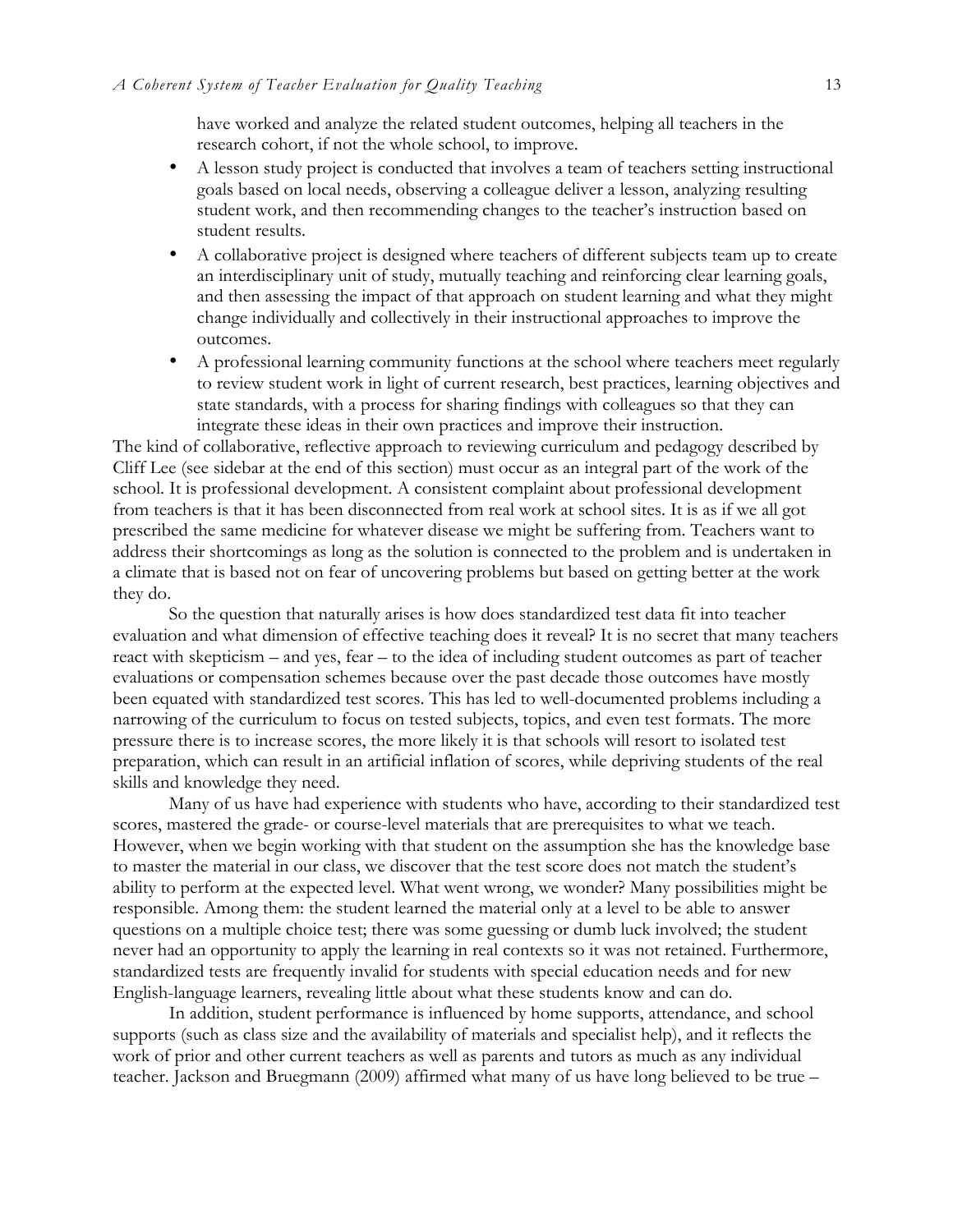good teachers in a school affect the performance of other teachers and, in turn, affect student achievement.

Another big concern is that standardized tests only measure a limited domain of knowledge, and miss a great many things we value. For example, science is only tested once in elementary school, and history is not tested at all. This has led to a systematic de-emphasis of these subjects in many schools, particularly those with low AYP reports. Our concerns are magnified by the fact that the standardized tests that are being used are multiple-choice tests in California. This means that many of the dimensions of learning that we should be assessing because of their importance for 21st century skill sets are not assessed. These dimensions include students' ability explain and defend their ideas in writing, to analyze carefully the research and documents they encounter, and to produce actual products based on their learning. When we have been asked as National Board candidates to cite, display, and analyze our evidence of student learning, we have discovered that standardized test scores (or any kinds of multiple choice tests) give us little or no useful information from which to draw conclusions about the effectiveness of our teaching, to make useful changes in our practice, or to convey to students and parents direction that can be used to guide new learning paths.

We do not mean to dismiss standardized test scores entirely, as we recognize they do provide some useful information. It is the nature of the information they provide that we would ask those who would use them in teacher evaluation to consider. Test scores reveal patterns of achievement at school sites and with cohorts of students in some subject areas. If the roles and contributions of teachers at a school site with cohorts of students are identified using careful analysis of scores and used to locate patterns of performance over time, they might be used as indicators to guide some direction for improvement. However, if this is to be done well, test scores must still be used together with other indicators of student achievement. We believe that test scores can be starting places for making sense of student learning if they involve careful examination of test results by teachers at a school site working with people trained to analyze test data. Teachers should use the interpretations of testing data in concert with other assessments to decide on ways to improve student performance and the teaching strategies that promote it. Done this way, the results of this careful analysis might be used as part of the evaluation of teacher performance. The questions that an evaluator or team of evaluators could use in this case might include:

- How well aligned to the instructional goals for the grade or course were the assessments the teacher used to obtain a more complete and accurate picture of student performances?
- What instructional strategies did the teacher select that matched the identified student needs and how appropriate were they in light of the goals for student learning?
- Did the reflections from the teacher seem to account for student outcomes that were directly connected to her own instruction?
- Has the teacher (alone or with his or her colleagues) selected strategies that are likely to improve her practice that match her own professional development needs to be able to deliver appropriate instruction to the particular students she is assigned to teach?

This is clearly more complicated than a simple direct link of test scores to an individual teacher as a measure of their teaching proficiency. We understand the desire for evaluation of teacher quality to be easy. We wish it could be, but teaching is complex work. Evaluating the quality of that work cannot be reduced to a simple link between the teacher and test scores. If it could, we would happily support it. However, we think that the approach we recommend honors the complexity of the work of teaching and the full range of skills that good teachers must bring to it.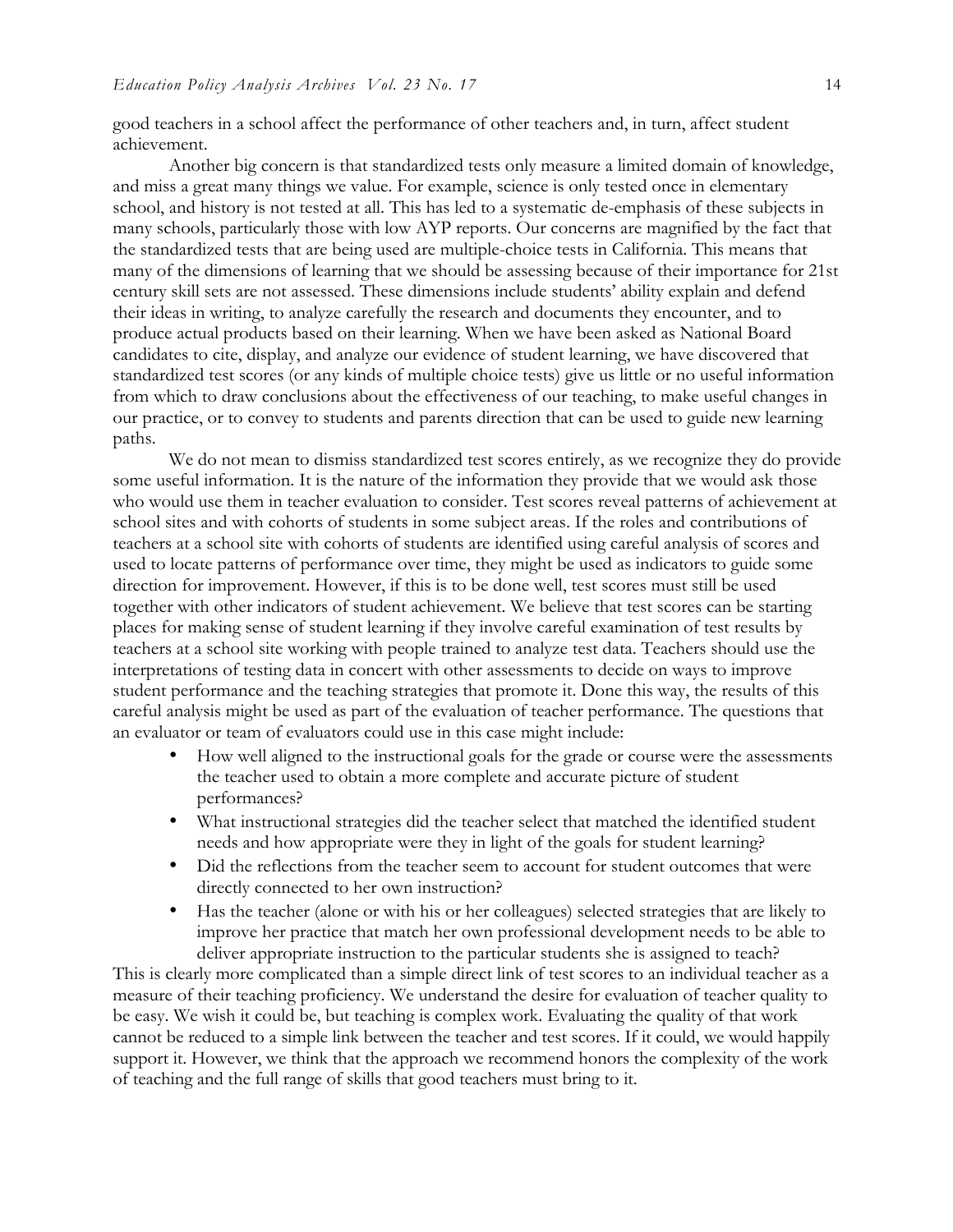Other approaches have been suggested as a way of using test scores. Some have suggested that if standardized tests are problematic for evaluative purposes, then might we consider using Value-Added Methods (VAM) to look at gains in student learning, rather than straight test scores. School leaders across the country are experimenting with VAM as a way to evaluate teachers and schools. Roughly speaking, VAM evaluates the academic growth students experience over the course of a school year, rather than comparing the current year's cohort with the previous year's. VAM also allows for adjustment of the measures for various student characteristics and for school factors. This seems like an improvement over systems that hold teachers accountable for students' average scores, or the percentage that are "proficient."

However, in a recent policy guide on the subject, Braun (2005) identified a number of specific flaws in using state tests and VAM to evaluate individual teachers. Among those flaws is the fact that students are not assigned to classes on a random basis. Also, small sample sizes in the data set, especially for individual teachers, make conclusions unreliable, and the effects of the entire school and prior school experience cannot be separated out.

Finally, as value-added methodology could raise the stakes further in an already flawed testing system, it could amplify the negative effects described above. Braun (2005) writes:

VAM results should not serve as the sole or principal basis for making consequential decisions about teachers. There are many pitfalls to making causal attributions of teacher effectiveness on the basis of the kinds of data available from typical school districts. We still lack sufficient understanding of how seriously the different technical problems threaten the validity of such interpretations. (p. 4)

Finally, we think we need to offer a perspective about good assessment practice in real classrooms. Teachers' views of what constitutes real student learning are very different than the public perception that test scores are reliable measures of learning. We see the standardized tests as a snapshot of performance, subject to variability on any given day, that may be useful for evaluating the system as a whole. However, as an indicator of students' ability to use and apply their learning in real situations, a standardized test score is unlikely to help a teacher either advance student learning or improve their own instructional practice. For those purposes, a teacher must use assessment practices more closely linked to the actual instruction, that reveal changes in learning over time, and that allow students to demonstrate their understanding through real performance. Research on assessment has demonstrated that when teachers assess student learning in ways that help them understand both what content is being mastered and also what confusions are arising on a daily basis, the learning of students is elevated considerably, especially for those who traditionally encounter the greatest challenges. This kind of assessment is a hallmark for us of quality teaching and should be central to the teacher evaluation process.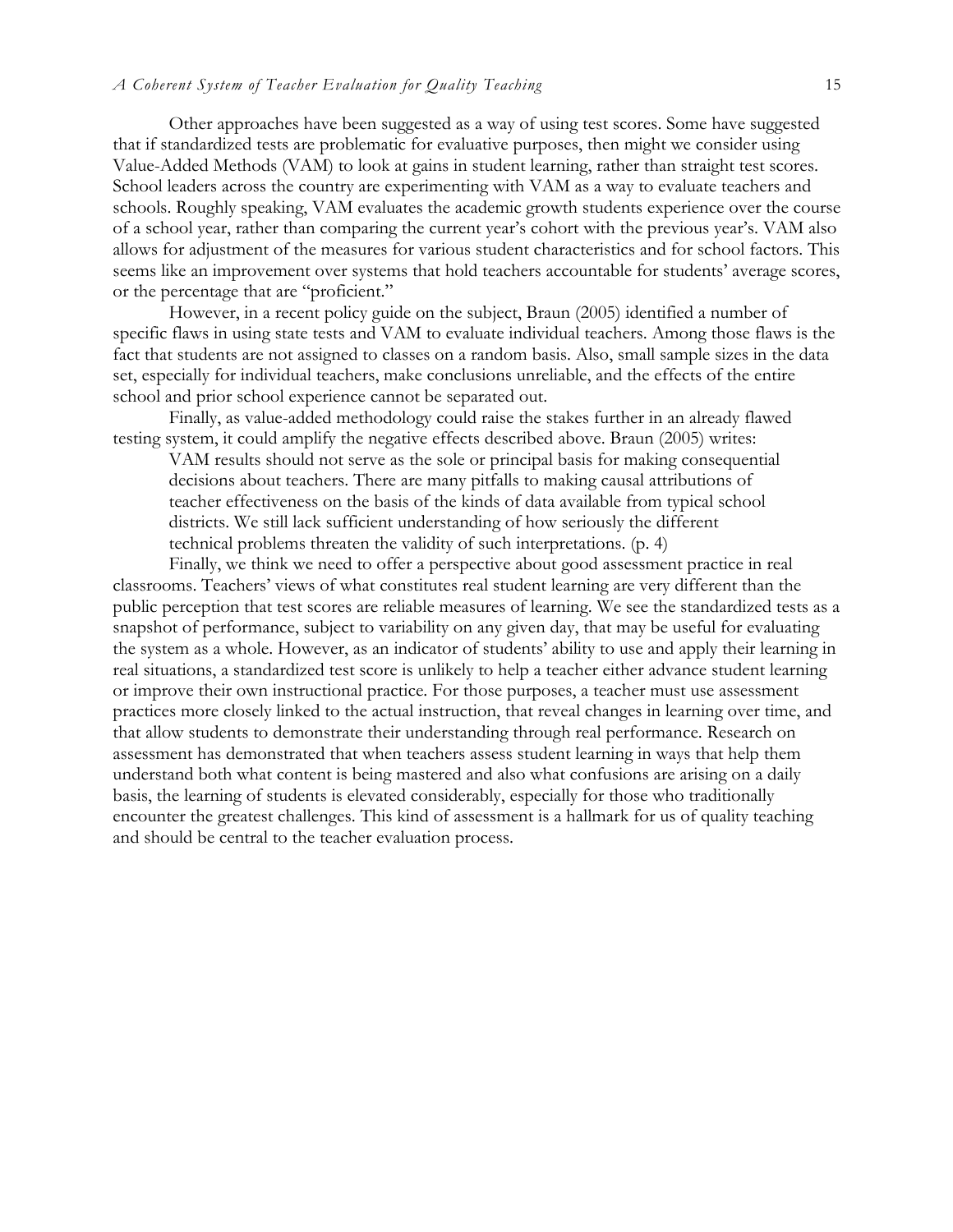#### **Best Practices: Evaluation Through Professional Learning Communities**

*Cliff Lee, a National Board Certified Teacher and doctoral candidate at the University of California, Los Angeles, describes how ongoing evaluation from peers in a professional learning community setting can improve practice.*

One of my strongest and most successful memories of teacher evaluations came from the work we did at our school from collegial support and evaluation groups. Three years ago, our professional development team (consisting of teachers and our assistant principal) created a volunteer, after-school curriculum and pedagogy brainstorm group called the Project Based Learning Cadre. The cadre was made up of teachers in different disciplines and in different grades. We met on a weekly basis, where one teacher would present a project, either in the planning or evaluation phase, and receive critical feedback through a highly-structured format. The presenter began with a brief introduction of the project, then, clarifying and specific questions from group members, followed by a whole group discussion with the presenter taking notes and finally, the presenter reflecting on the points brought up by her colleagues. In addition, each participant was asked to write up the curriculum for the project, following a highly structured format, to be saved for future use by interested teachers.

Every member raved about the benefits of this group in helping them frame, shape, evaluate, and probe deeper into their projects. The effectiveness of this collegial evaluation can be owed largely to its voluntary nature, with respectful compensation for our meeting times, write-up of our respective projects and honest, yet tactful, feedback that we received from one another.

I believe the initial buy-in with volunteers greatly enhanced the positive reaction by our cadre members, as well as by subsequent teachers that heard about it and wanted to join. In fact, some teachers were so interested in each other's projects, they took time to observe their classrooms and gave further feedback about what they noticed. I felt that we strongly held each other accountable for growth and educational outcomes because of the voluntary setup, and the positive and forwardlooking framing of our work. It was also an optional professional development opportunity that served a direct benefit to our own classroom curriculum and pedagogy. We brought what we felt was most pressing and valuable to us.

The format of the presentations also allowed for greater support and constructive criticism, since there was structured space for the group to talk about the project without the presenter feeling the need to explain or even defend certain aspects of it. Although seemingly silly at first, since the group had to pretend the presenter was not in the room, this structure took the pressure off the presenter and forced the group members to ask probing and inquiring questions that led to deeper conversations.

Finally, the fact that every member would present created an egalitarian space that fostered mutual respect and trust in sharing our work. Perhaps, it may be idealistic, but I believe this communal group work of sharing curriculum and pedagogy for feedback, can be easily replicated if framed in the right manner, with an emphasis on growth and constructive criticism, rather than on punitive or judgmental evaluations. A fair compensation of the work also shows respect to the teachers and develops a level of professionalism in evaluating each others' work.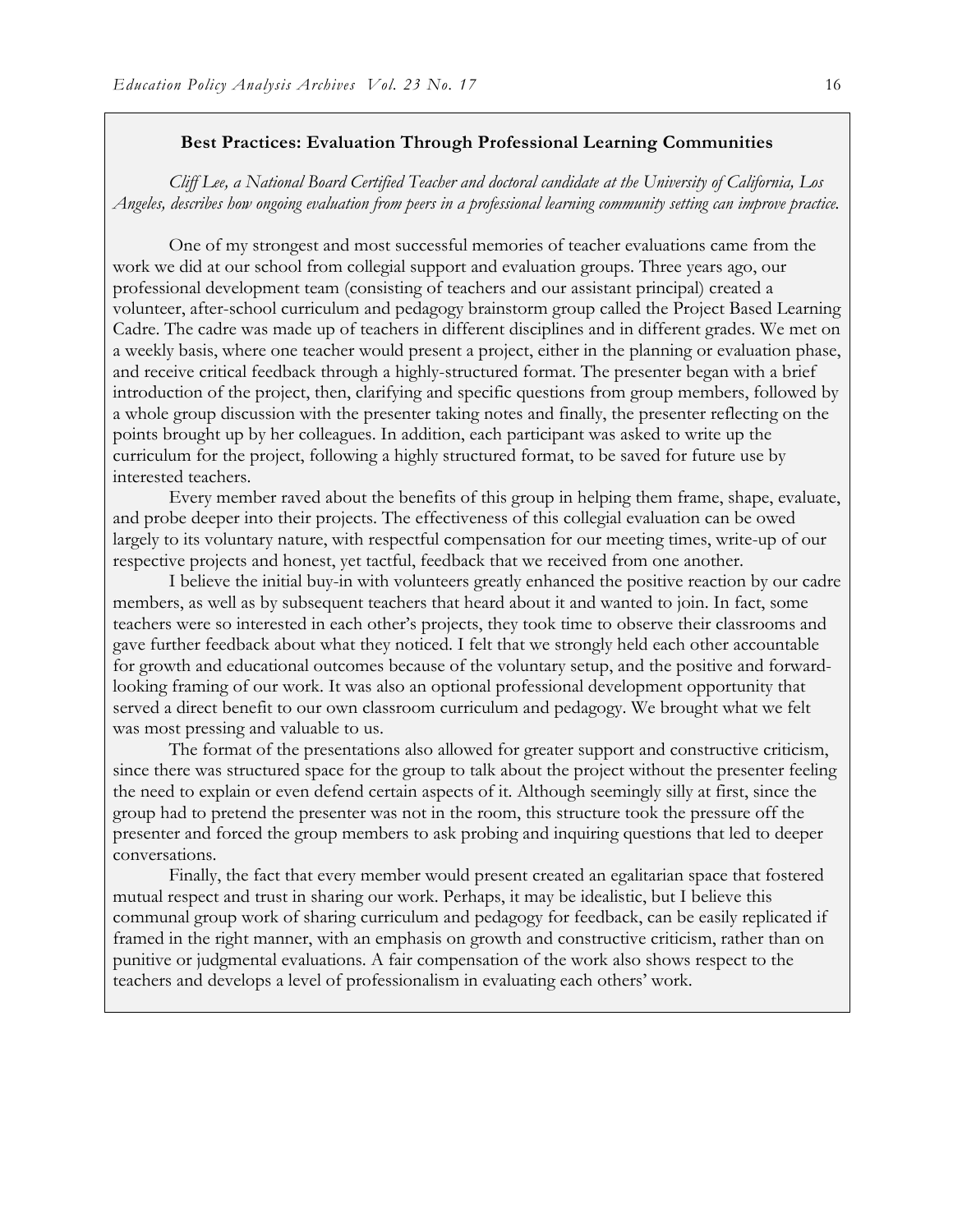#### **Principle 5**

*Evaluations should be frequent and conducted by expert evaluators, including teachers who have demonstrated expertise in working with their peers. Evaluators at each juncture should be trained in the recognition and development of teaching quality, understand how to teach in the content area of the evaluated teacher, and know the specific evaluation tools and procedures they are expected to use. Evaluations should be accompanied by useful feedback, connected to professional development opportunities, and reviewed in evaluation teams to ensure fairness, consistency and reliability.*

Even if we implement our first principle and create the sophisticated tools based on what we know about good teaching, we will fail to accomplish our goal if we do not make sure that skillful evaluators are using these tools in ways that are known to be successful. Even the best tools are ineffective in the hands of those who lack knowledge and skills to use them well.

During an interview with an ACT member, Scott Laurence, a former principal in Palo Alto Unified School District, described the problems associated with evaluating teachers in content areas with which he was unfamiliar. He pointed out further disadvantages associated with his increasing distance from classroom practice. As we shared our experiences with evaluation we repeatedly surfaced the same concerns. All too often we found ourselves being evaluated by principals who had no experience teaching our grade or content area. One of us was evaluated by a principal who had only taught physical education, another was evaluated in a first grade setting by a high school physics teacher who relied on his reading about primary reading instruction to understand what the teacher was doing, still another had a principal who had been hired from the business sector on the premise that this person could manage a site more efficiently than someone with a background in education. While none of us held any animosity toward these evaluators, neither did we feel much inclined to discuss anything more than surface features of our work. Evaluation in these cases satisfied only the need to complete required paperwork.

While we are not convinced that any of the systems of teacher evaluation we examined would be the perfect fit for California, we were impressed by the level of knowledge and expertise shown by evaluators in of many of them. For example, many teachers participating in the Teacher Advancement Programs (a teacher evaluation system), were evaluated several times a year, were involved in setting their own goals for improvement, and were evaluated by people who were all trained using the same evaluation strategies. We found some of the protocols used in this program less than compelling, although we were favorably impressed by the program's use of portfolios to demonstrate professional growth and the careful way the portfolios were assessed. In Minnesota, the term "evaluation" was abandoned altogether in favor of "assessments," in which teachers' work around a particular dimension of professional practice is scored using well-defined indicators of success by teams of experts that include administrators and teachers. Danielson's *Framework for Teaching* recommends using portfolios that include both teachers' documentations of increasing skill as well as records of conversations with and observations from a teaching supervisor. Teachers are highly involved in working with supervisors in creating a professional development plan with the goal of improving practice. In every case we researched, the evaluators were highly trained in whatever approach they used and there was a high level of predictability and consistency in their approaches. Frequent observations and follow-up conversations were also common features.

There are many in the state who have already endorsed the idea that effective evaluation must include teachers. Despite our chagrin that no teachers contributed to *Students First Renewing Hope for California's Future* (Governor's Committee on Educational Excellence, 2007), the principles that we have discussed are consistent with its directives, and our recommendations will, hopefully, be carefully considered when it is time to revise and implement them. To strengthen teaching and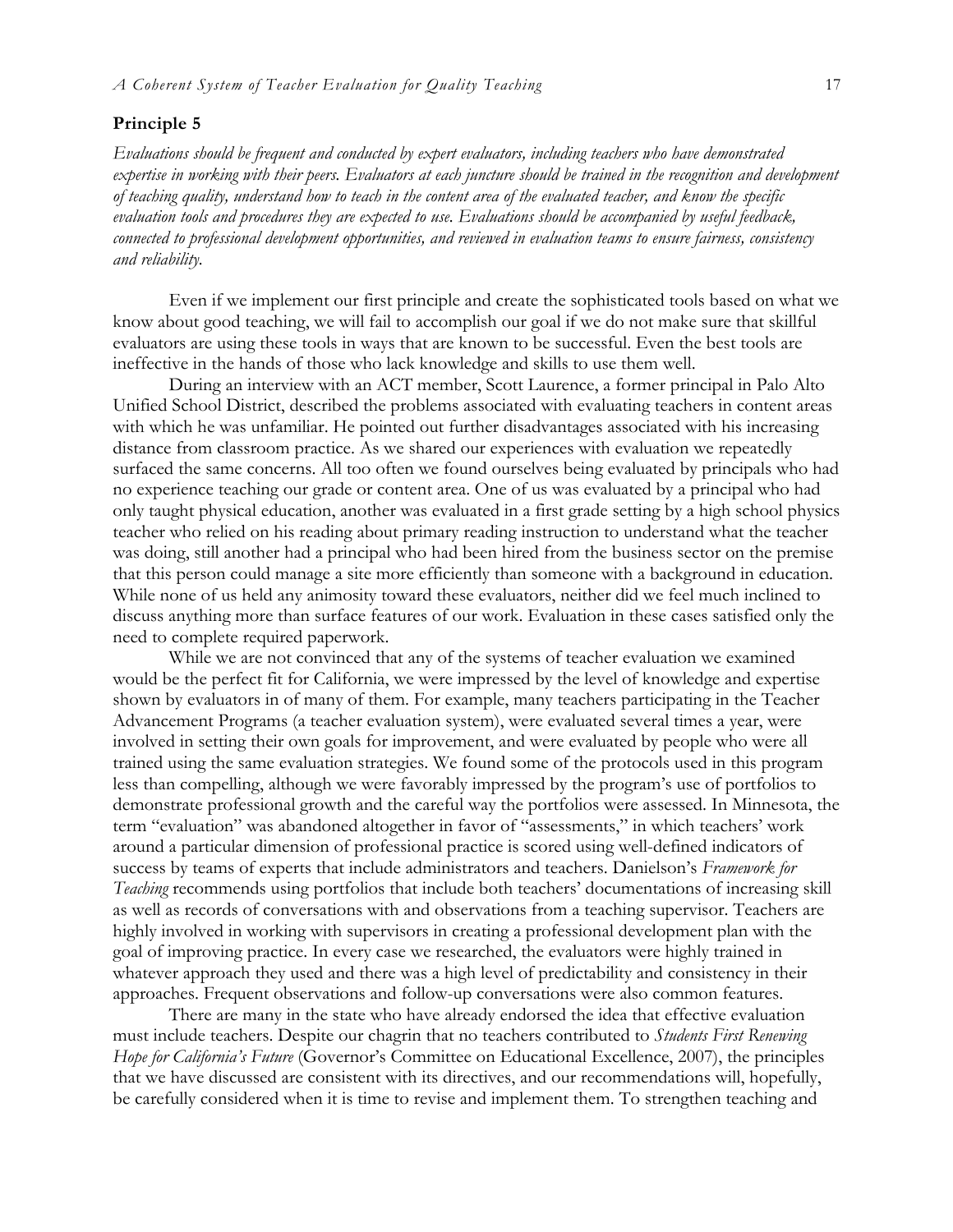learning, the Committee on Educational Excellence recommended policies that will help "make teaching and education leadership true professions." Included is the notion of, "giving teachers advanced career opportunities without leaving the classroom, including mentoring and site leadership roles." With respect to opportunities to promote quality teaching, the report recommends that schools:

- Give teachers advanced career opportunities without leaving the classroom, including mentoring and site leadership roles.
- Have peers and leaders use professional
- standards and performance outcomes to evaluate teachers and principals. Let good teaching and leadership drive out bad.
- Target professional development to school priorities and student needs.
- Grant professional compensation based in part on student-performance gains, skills, and responsibilities.

(Governor's Committee on Educational Excellence, 2007, p.3) In our discussions over the last several months, one fact that stands out is that teachers are undoubtedly less tolerant of poor performers in our profession than most of those who are empowered to evaluate us. Our conclusion is that, indeed, this would probably result in "good teaching driving out bad." But our greatest hope is that the participation of teachers would result in the construction of true professional learning communities where we hold one another accountable for helping every student succeed by learning from our individual and collective successes as well as our failures; and where schools are places in which there is no fear of making our teaching public.

Including teachers in the development of teacher evaluation systems addresses a number of important goals. Opportunities to grow and improve in the profession are precisely what's missing for too many teachers; and, as we noted earlier, teacher retention is negatively affected by those missing opportunities. Ambitious teachers who have thrived in the classroom are often drawn out of teaching if they want to pursue greater challenges or the means to exert greater influence on the direction of public education. LAUSD National Board Certified Teacher Jane Fung adds the voice of personal experience: "I have seen good, newer teachers leave the classroom each year in search of another place or career that will recognize and value their efforts more than classroom teaching does."

Here we see additional benefits to teacher involvement in designing and implementing a better evaluation program. An evaluation system with teachers at the center will make evaluations more credible, more productive, and more valuable to teachers. Schools are more likely to retain skilled teachers who have opportunities to apply their expertise in work with colleagues. Teachers who take on these expanded roles benefit from the process in equal measure with their peers, expanding their own knowledge, skills, and perspectives and becoming better able to take the additional steps to promote quality work.

An example of this kind of expansion of professional knowledge and skill comes from the National Board Resource Center at Stanford. Support providers for National Board candidates are frequently recruited for the center's support program from National Board Certified Teachers who have already been through the program. Year after year they attest to the powerful impact on their own teaching as they help others learn to align their practice to National Board standards. A typical comment is, "As hard as it is to get out of bed on Saturday mornings, it is so worth the effort. At the end of the day, I always leave a better teacher than when I came in."

While teacher evaluation should primarily be about recognizing and improving the quality of teaching, we acknowledge that we must consider the serious decisions that must be made through the evaluation process. The opportunity to advance along the continuum of professional growth is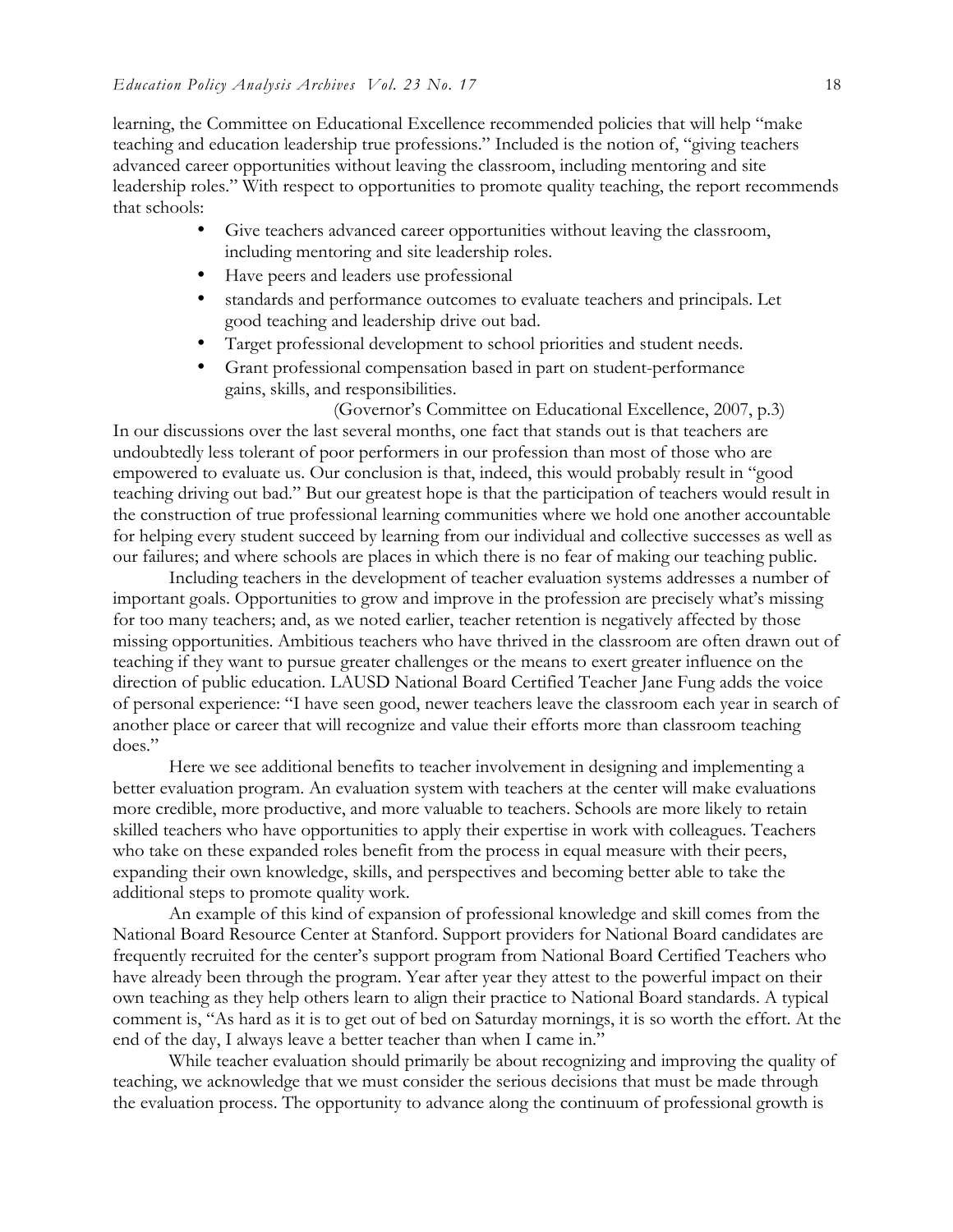one of the options that is most important to us as teachers. It is equally important to make sure that a fair system is in place to determine which teachers remain in the profession.

#### **Principle 6**

*The evaluations that lead to teacher tenure must include more extensive evidence of quality teaching. This evidence should be collected and reviewed by both the teacher and trained evaluators and should include documentation that shows that the teacher's practice exhibits the standards that exemplify good practice. The process should be an ongoing part of a serious teaching induction process that helps novices grow in their profession, with the help of mentors and coaches, guided by clear standards of practice.* 

Teachers indicate that the most obvious technique used to assess teacher quality – the formal observation and evaluation is not doing the job. In fact, only 26% of teachers report that their own most recent formal evaluation was "useful and effective." The plurality  $-41\%$  – say it was "just a formality," while another 32% say at best it was "well-intentioned but not particularly helpful" to their teaching practice. Almost 7 in 10 teachers (69%) say that when they hear a teacher at their school has been awarded tenure, they think that it's "just a formality  $-$  it has very little to do with whether a teacher is good or not."

– Duffet et al. (2008, p. 3)

Awarding tenure to teachers who merit it could be done with greater certainty if we created an evaluation system that was a more reliable indicator of quality. Using elements that are already in place, teachers in collaboration with evaluators could compile bodies of evidence that document how their teaching meets standards for practice. Adding to the portfolio begun in pre-service, teachers would be able to show how they have continued to align their practice to ever more sophisticated standards based on the continuum of professional practice we have recommended. A logical and important way to do this would be to build on PACT and TPA and design a similar assessment for moving from a preliminary to a clear credential that reflects the growth in skills and knowledge a teacher has mastered during the induction period.

This assumes, of course, that PACT and TPA are developed to meet their full potential. This means that these assessments are uniformly implemented, scored by panels of knowledgeable assessors, and used to recommend an induction program that is focused to ensure that novice teachers have every opportunity and support available to learn and get feedback about their work. We would further recommend that BTSA be improved to incorporate some of the same features we believe are integral to a good evaluation system – mentoring and coaching by accomplished peers who have experience in the same content areas as the novice teachers with whom they work and, where possible, who teach in the same school.

Awarding permanent status along with dismissal of chronically poor teachers are issues on which we spent a significant amount of time. We have a large stake in making sure that our colleagues not only contribute effectively to students' learning but also contribute to our collective professional knowledge. We all want to support and contribute to the learning and growth of our novice peers, but we want to do so as part of a system that truly believes that communities of teachers should hold one another accountable. Very few teachers are denied tenure after they have completed their induction programs even though we, who have mentored them or worked with them as grade level or department colleagues, may have concerns about granting them permanent status. The fact is, though, the observations and work done in BTSA or in collaborative work are not usually considered in tenure evaluations. Tenure approval is usually based solely on the recommendation of the principal.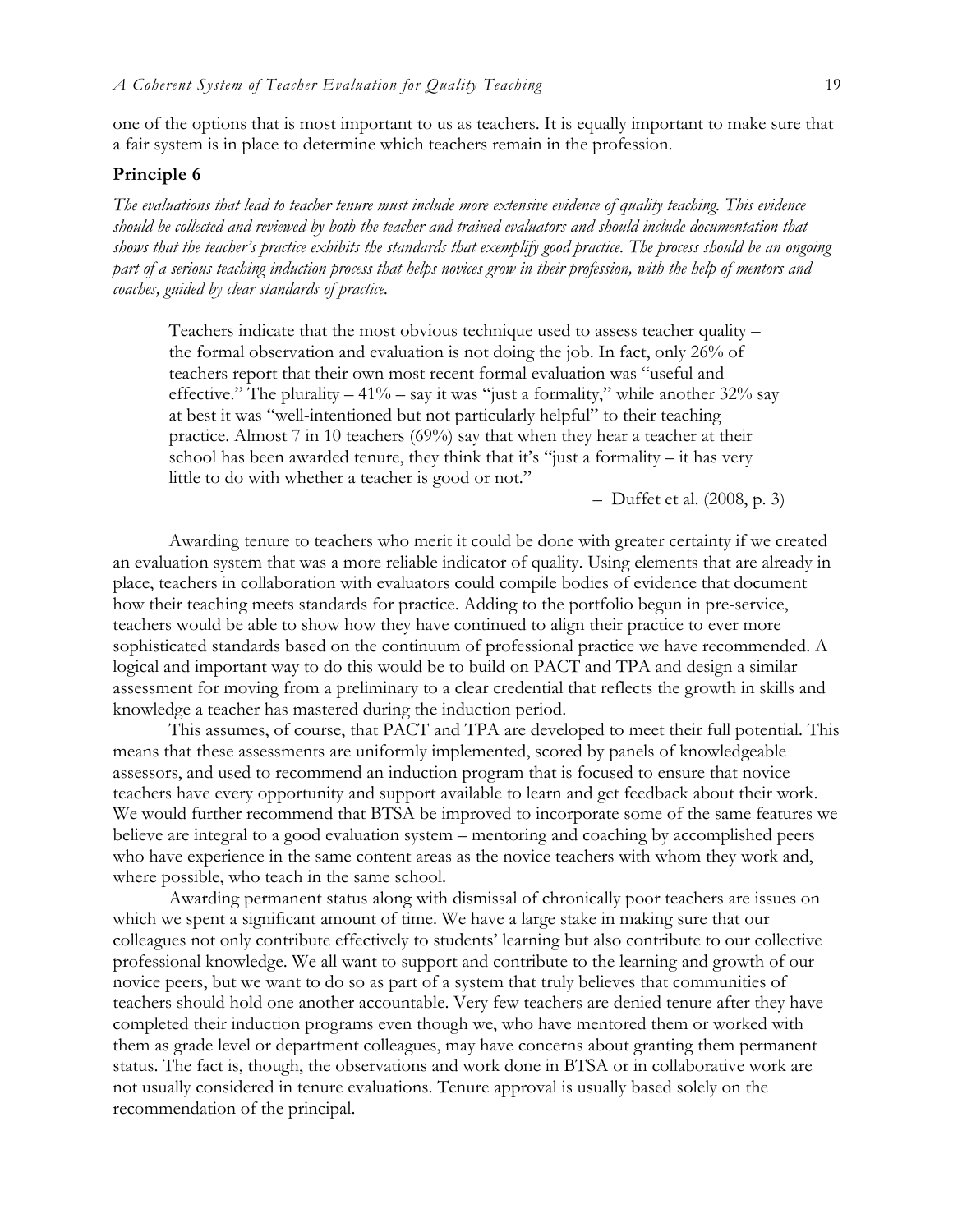Because we all have a large stake in making sure that our colleagues are ready to work effectively with students and be a productive part of school learning communities, it seems fitting that we should have a role in determining permanent status. Tammie Adams, a union representative and National Board Certified Teacher from the Oakland Unified School District, posed the question to another union representative about how a community of teachers should exert influence on tenure decisions. He voiced the same concerns about the cavalier manner in which tenure decisions are often made. While he did not come down on the side of a more rigorous summative evaluation before tenure could be granted, he did voice a strong opinion about roles teachers should play in determining who is awarded tenure, and the degree of tolerance we should have for novices (and others) about whom we have serious concerns. A benchmark summative assessment at the end of the probationary period, created with significant involvement of accomplished teachers and supported by unions and professional communities, could go far in ensuring that good decisions are made with respect to who stays in the profession.

#### **Principle 7**

*Evaluations should be accompanied by useful feedback, connected to professional development opportunities, and reviewed in evaluation teams to ensure fairness, consistency and reliability.*

I'd like to see the teacher evaluation process become meaningful in terms of teacher growth. I've never seen on any of my evaluations a suggested area that I might explore more deeply in my instruction. Why is that? Is it that the evaluators have nothing to suggest, don't know what to suggest, or don't bother to take the time to actually analyze my instruction?

– Kathie Marshall, Los Angeles Unified School District

Good teaching practice involves offering frequent feedback to students about their progress toward well-understood performance goals. The same principle should apply to teacher evaluation to improve the quality of practice. Teachers need to be helped to internalize the vision of good teaching as exemplified by standards and they must be helped to hold their own practice up for comparison to those standards. Conversations that help teachers to reflect on their instructional decisions, the rationale for making them, the results of their actions, and their impact on students are essential if we are to help teachers advance the quality of their practice throughout their professional lives. The kind of feedback we are talking about is not a simple checklist of the sort commonly employed in the current evaluation protocol nor is it a series of comments on the implementation of a scripted curriculum. Rather, it is a conversation conducted by highly skilled and knowledgeable evaluators who understand how to help candidates reflect deeply and who know how to ask questions that push teachers to see their own practice more clearly and to engage with evaluators (and, by extension, other colleagues) in addressing the challenges of their own classrooms.

We were enthusiastic about the work done by teachers in Minneapolis where peer evaluators helped teachers identify growth areas based on evaluations and then helped them select coursework specifically designed by and for teachers in the district that aligned with identified areas of work. In this program, teachers who attended classes taught by other teachers with expertise in the targeted skill areas were found to incorporate their learning in subsequent evaluations and to create projects that demonstrated mastery of the target performance area. These projects were not just done to fulfill a course requirement, as is the case in so many continuing professional development courses taken by teachers, they were used to apply or analyze classroom practice and were evaluated and scored by an evaluation team according to a rubric based on the standards. Teachers often submitted artifacts of their teaching practice that showed changes they had made as a result of their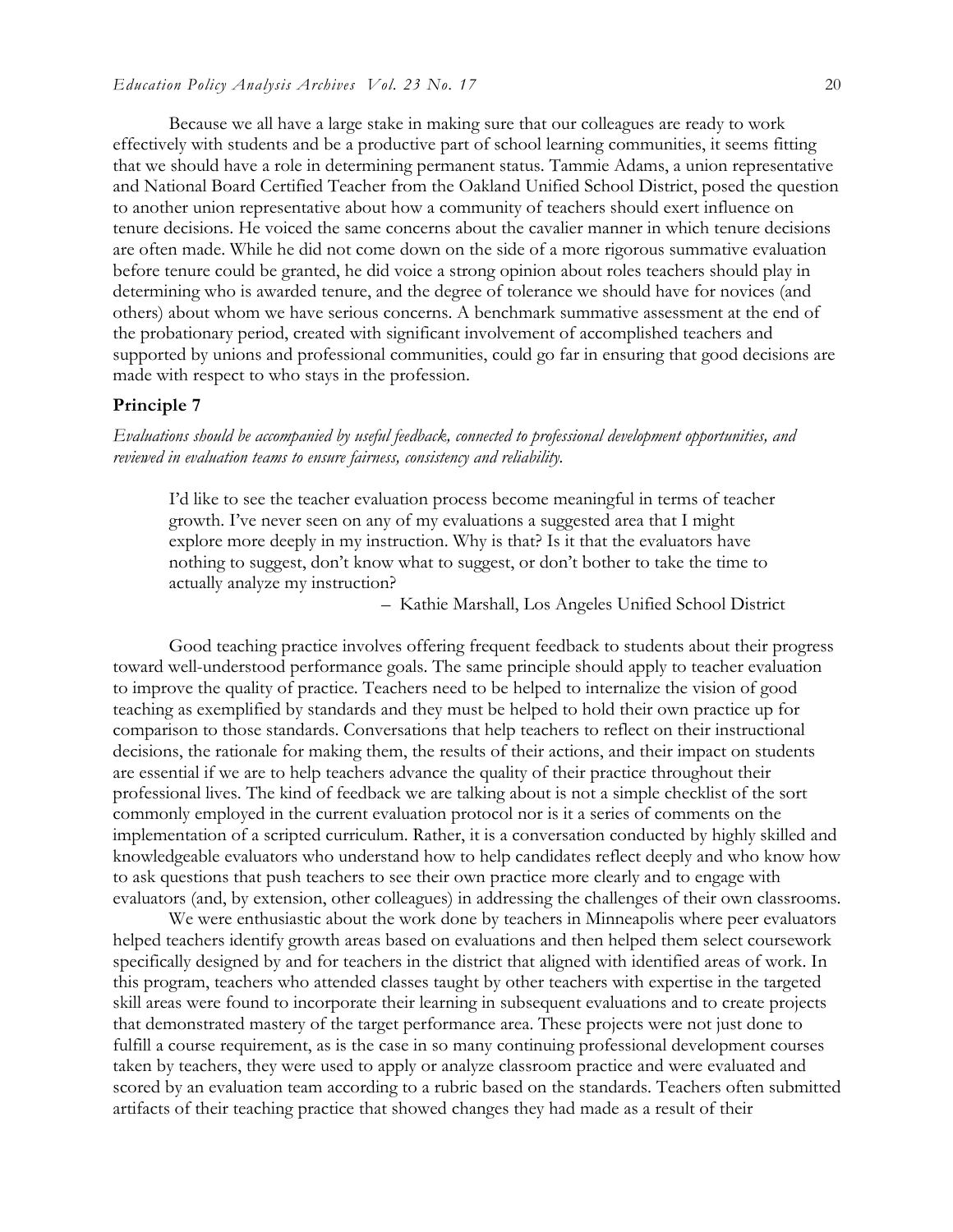coursework only to be given additional feedback to support continued work toward mastery in exactly the same way that teachers ask students to revise and refine their work.

An important component of providing feedback is ensuring that evaluators have the support and skill to provide it. This means that they need to be able to talk with other evaluators about the dilemmas they encounter in providing support and they must have opportunities to frequently "recalibrate" assessments of what constitutes the target level of performance for each stage of teacher development. Those of us who have worked on holistic scoring of various kinds of assessments, including those of our National Board candidates, know that this process increases our ability to engage in good collaborative reflection that improves our own practice as well as that of those we assess. This aspect of the evaluation system we recommend becomes an important vehicle for changing the culture for teaching in schools by promoting shared accountability and changing the nature of professional conversations.

### **References**

- Barnes, G., Crowe, E., & Schaefer, B. (2007). *The cost of teacher turnover in five school districts: A pilot study.* Washington, DC: National Commission on Teaching and America's Future. http://www.nctaf.org/resources/demonstration\_projects/turnover/documents/CTTFul lReportfinal.pdf.
- Braun, H. (2005). *Using student progress to evaluate teachers: A primer on value-added models*. Princeton, NJ: Educational Testing Service.
- Danielson, C. (1996). *Enhancing professional practice: A framework for teaching*. Alexandria, VA: Association for Supervision and Curriculum Development.
- Darling-Hammond, L. (2007). *Recognizing and enhancing teacher effectiveness: A policymaker's guide.*  Washington, DC: Council of Chief State Schools Officers.
- Darling-Hammond, L., Wilhoit, G., & Pittenger, L. (2014). Accountability for college and career readiness: Developing a new paradigm. Education Policy Analysis Archives, 22(86). http://dx.doi.org/10.14507/epaa.v22n86.2014.
- Duffett, A., Farkas, S., Rothertham, A. J., Silva, E. (2008). *Waiting to be won over: Teachers speak on the profession, unions, and reform.* Washington, DC: Education Sector.
- Governor's Committee on Educational Excellence. Summary. (2007). *Students first: Renewing hope for California's future.* Sacramento, CA: Author.
- Jackson, C. K., & Bruegmann, E. (2009). Teaching students and teaching each other: The importance of peer learning for teachers. *American Economic Journal: Applied Economics 1*(4*)*, 85-108.
- Shulman, L. (1988). A union of insufficiencies: Strategies for teacher assessment in a period of educational reform. *Educational Leadership, 46*, 36-41.
- Sterling, D. R. (2004). The teacher shortage: national trends for science and mathematics. *The Journal of Mathematics and Science: Collaborative Explorations, 7*, 85-96.
- Toch, T., & Rothman, R. (2008). *Rush to judgment: Teacher evaluation in public education.* Washington, DC: Education Sector.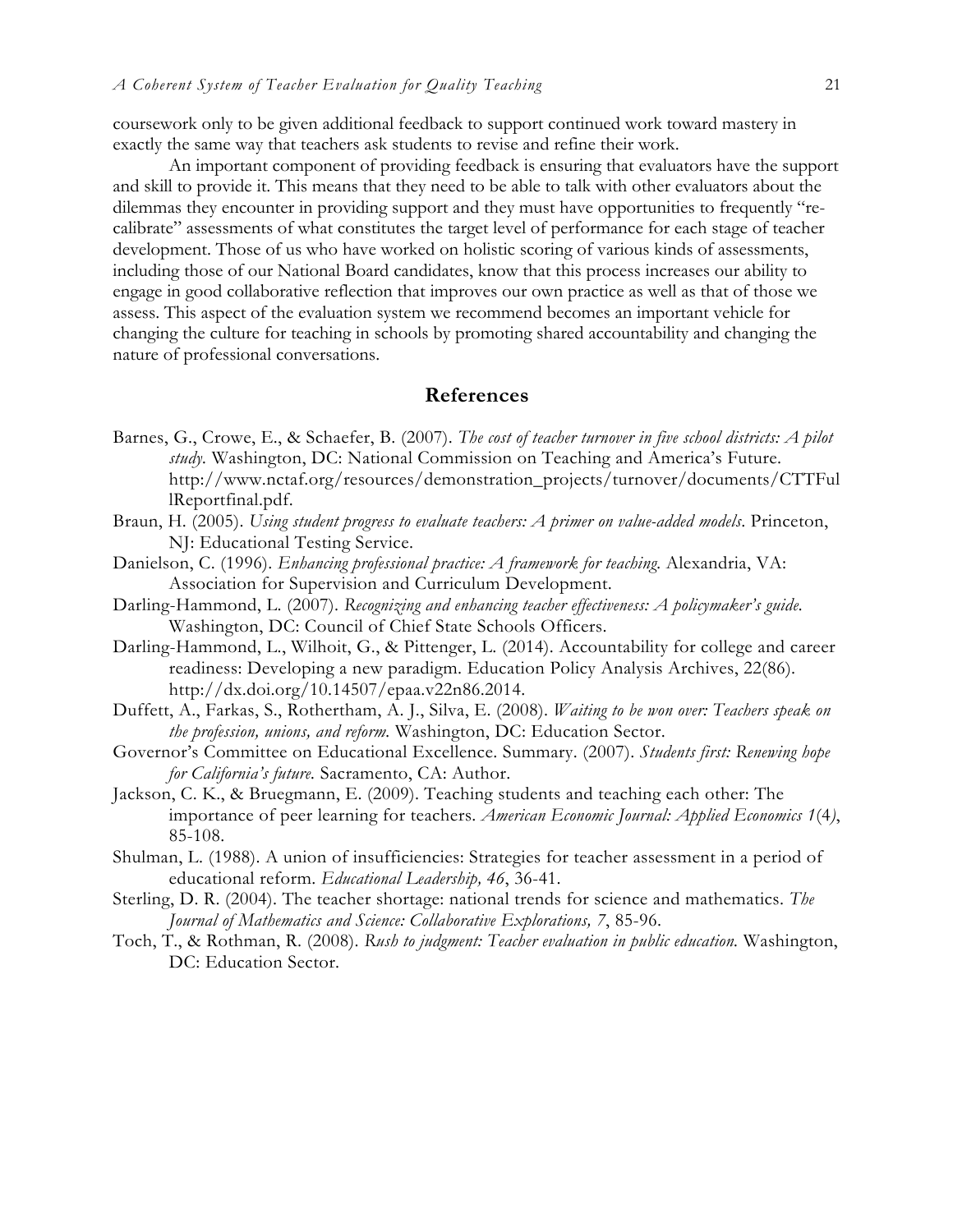## **About the Authors**

#### **Accomplished California Teachers\***

scope@stanford.edu

\*The original report, *A Quality Teacher in Every Classroom: Creating a Teacher Evaluation System that Works for California,* was written in 2010 by a team of California-based teacher leaders, who were part of the Accomplished California Teacher (ACT) network operating under the auspices of the National Board Resource Center at Stanford University.

## **About the Guest Series Editor**

#### **Dr. Linda Darling-Hammond**

Guest Series Editor Stanford University ldh@stanford.edu

Linda Darling-Hammond is Charles E. Ducommun Professor of Education at Stanford University where she is Faculty Director of the Stanford Center for Opportunity Policy in Education. Her latest book is *Beyond the Bubble Test: How Performance Assessments Support 21st Century Learning* (Wiley, 2014).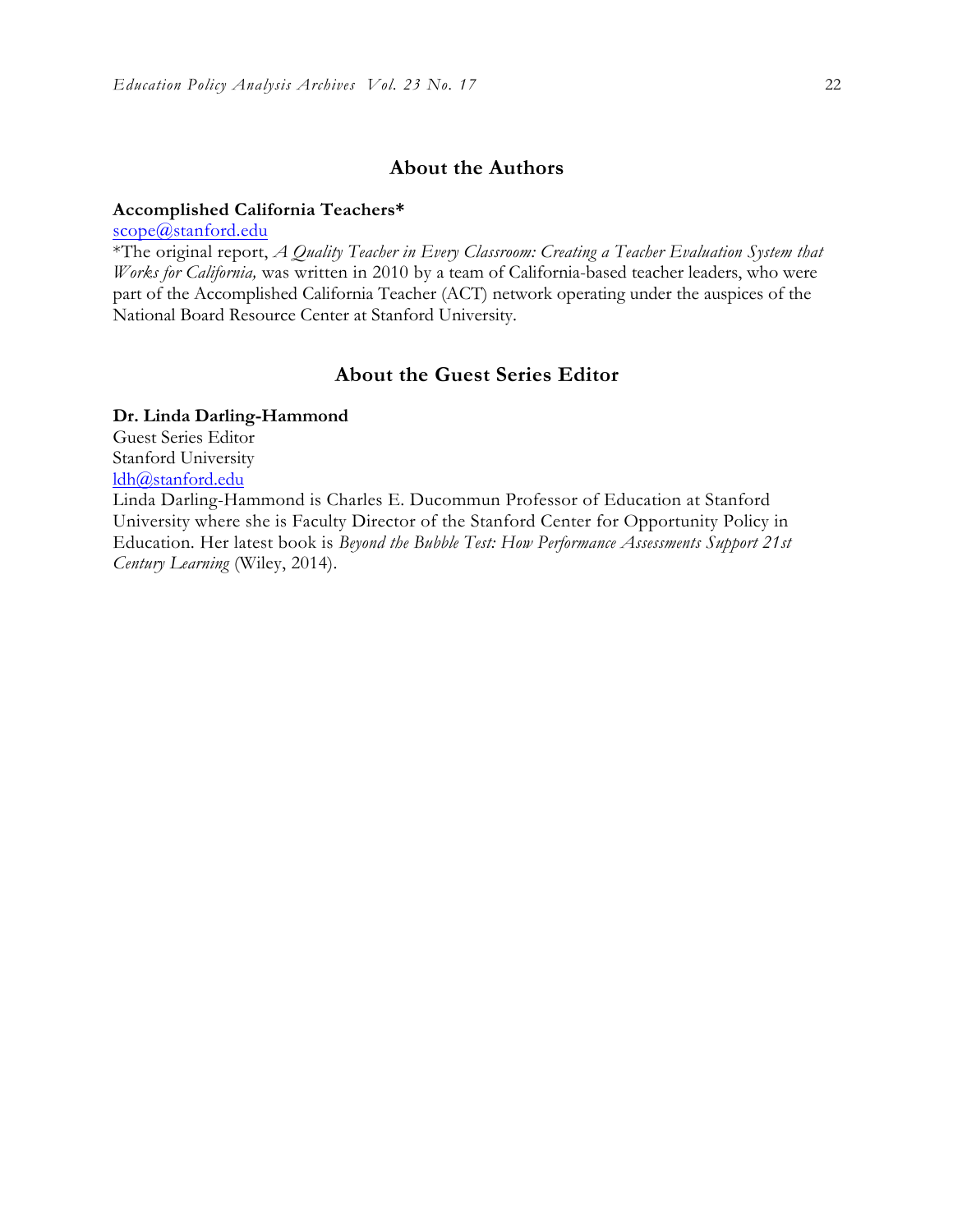## **SPECIAL SERIES A New Paradigm for Educational Accountability: Accountability for Professional Practice**

# education policy analysis archives

Volume 23 Number 17 February 16th, 2015 ISSN 1068-2341

 $\left($ cc

SOME RIGHTS RESERVED Readers are free to copy, display, and distribute this article, as long as the work is attributed to the author(s) and **Education Policy Analysis Archives,** it is distributed for noncommercial purposes only, and no alteration or transformation is made in the work. More details of this Creative Commons license are available at

http://creativecommons.org/licenses/by-nc-sa/3.0/. All other uses must be approved by the author(s) or **EPAA**. **EPAA** is published by the Mary Lou Fulton Institute and Graduate School of Education at Arizona State University Articles are indexed in CIRC (Clasificación Integrada de Revistas Científicas, Spain), DIALNET (Spain), Directory of Open Access Journals, EBSCO Education Research Complete, ERIC, Education Full Text (H.W. Wilson), QUALIS A2 (Brazil), SCImago Journal Rank; SCOPUS, SOCOLAR (China).

Please contribute commentaries at http://epaa.info/wordpress/ and send errata notes to Gustavo E. Fischman fischman@asu.edu

**Join EPAA's Facebook community** at https://www.facebook.com/EPAAAAPE and **Twitter feed** @epaa\_aape.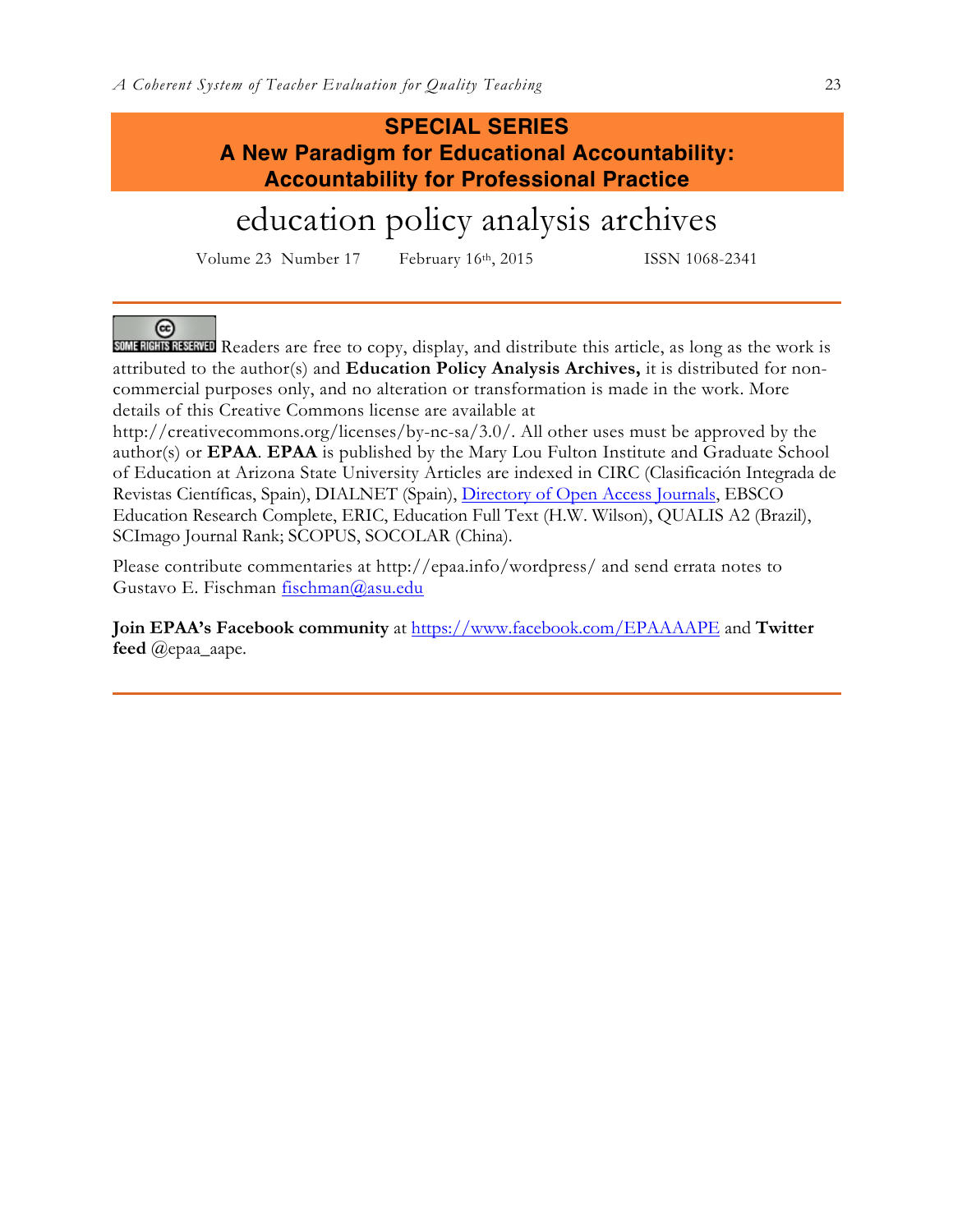## education policy analysis archives editorial board

Editor **Gustavo E. Fischman** (Arizona State University) Associate Editors: **Audrey Amrein-Beardsley** (Arizona State University), **Kevin Kinser** (University of Albany) **Jeanne M. Powers** (Arizona State University)

**Jessica Allen** University of Colorado, Boulder **Jaekyung Lee** SUNY Buffalo **Gary Anderson** New York University **Christopher Lubienski** University of Illinois, Urbana-Champaign **Michael W. Apple** University of Wisconsin, Madison **Sarah Lubienski** University of Illinois, Urbana-Champaign **Angela Arzubiaga** Arizona State University **Samuel R. Lucas** University of California, Berkeley **David C. Berliner** Arizona State University **Maria Martinez-Coslo** University of Texas, Arlington **Robert Bickel** Marshall University **William Mathis** University of Colorado, Boulder **Henry Braun** Boston College **Tristan McCowan** Institute of Education, London **Eric Camburn** University of Wisconsin, Madison **Michele S. Moses** University of Colorado, Boulder **Wendy C. Chi** Jefferson County Public Schools in Golden, Colorado **Julianne Moss** Deakin University **Casey Cobb** University of Connecticut **Sharon Nichols** University of Texas, San Antonio **Arnold Danzig** California State University, San Jose **Noga O'Connor** University of Iowa **Antonia Darder** Loyola Marymount University **João Paraskveva** University of Massachusetts, Dartmouth **Linda Darling-Hammond** Stanford University **Laurence Parker** University of Utah **Chad d'Entremont** Rennie Center for Education Research and Policy **Susan L. Robertson** Bristol University **John Diamond** Harvard University **John Rogers** University of California, Los Angeles **Tara Donahue** McREL International **A. G. Rud** Washington State University **Sherman Dorn** Arizona State University **Felicia C. Sanders** Institute of Education Sciences **Christopher Joseph Frey** Bowling Green State University **Janelle Scott** University of California, Berkeley **Melissa Lynn Freeman** Adams State College **Kimberly Scott** Arizona State University **Amy Garrett Dikkers** University of North Carolina Wilmington **Dorothy Shipps** Baruch College/CUNY **Gene V Glass** Arizona State University **Maria Teresa Tatto** Michigan State University **Ronald Glass** University of California, Santa Cruz | Larisa Warhol Arizona State University **Harvey Goldstein** University of Bristol **Cally Waite** Social Science Research Council **Jacob P. K. Gross** University of Louisville **John Weathers** University of Colorado, Colorado Springs **Eric M. Haas** WestEd **Kevin Welner** University of Colorado, Boulder **Kimberly Joy Howard** University of Southern California **Ed Wiley** University of Colorado, Boulder **Aimee Howley** Ohio University **Terrence G. Wiley** Center for Applied Linguistics **Craig Howley** Ohio University **John Willinsky** Stanford University

**Steve Klees** University of Maryland **Kyo Yamashiro** Los Angeles Education Research Institute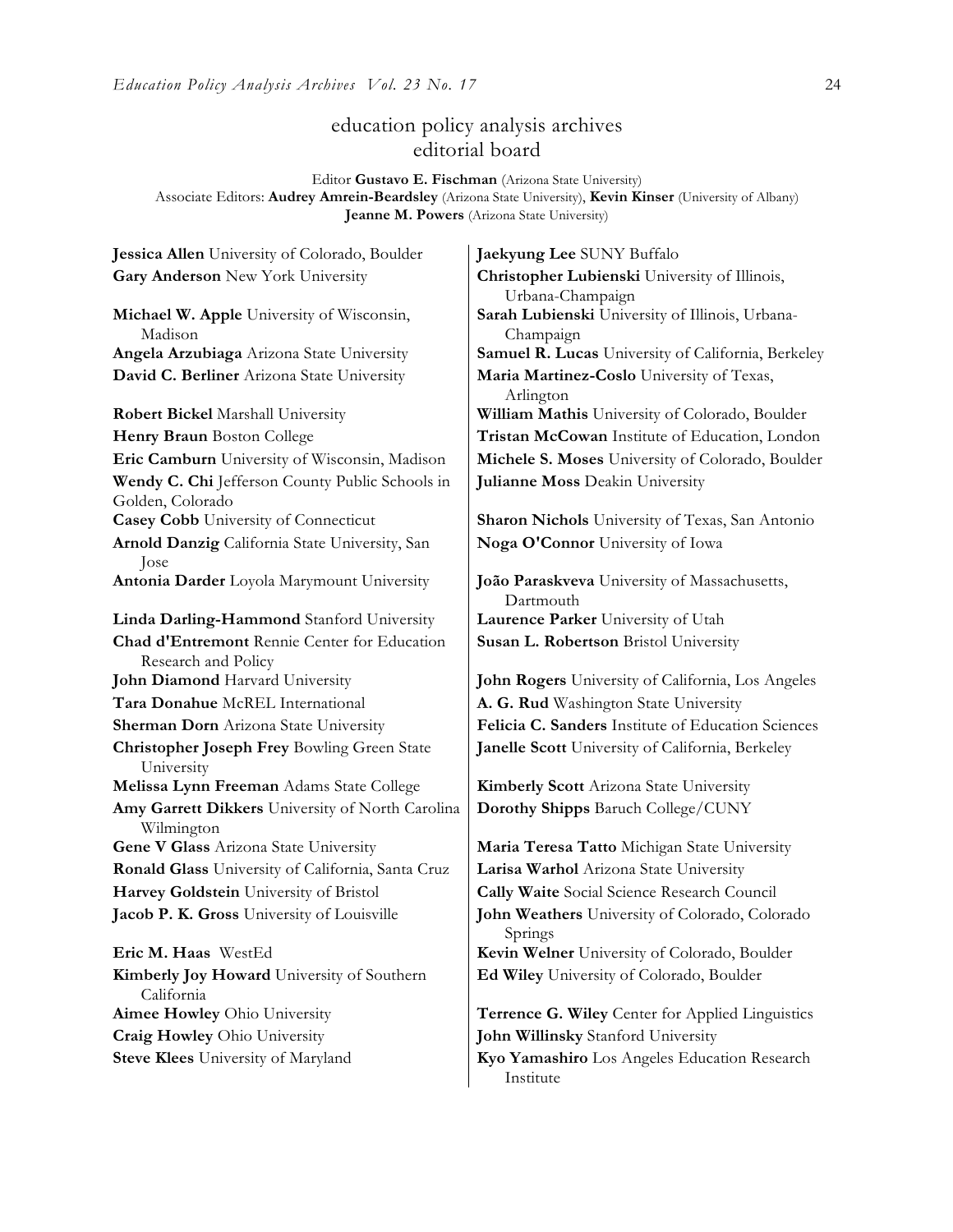## archivos analíticos de políticas educativas consejo editorial

Editores: **Gustavo E. Fischman** (Arizona State University), **Jason Beech** (Universidad de San Andrés), **Alejandro Canales** (UNAM) y **Jesús Romero Morante** (Universidad de Cantabria)

**Armando Alcántara Santuario** IISUE, UNAM México

**Claudio Almonacid** University of Santiago, Chile **Imanol Ordorika** Instituto de Investigaciones

**Pilar Arnaiz Sánchez** Universidad de Murcia, España

- **Xavier Besalú Costa** Universitat de Girona, España
- **Jose Joaquin Brunner** Universidad Diego Portales, Chile

**Damián Canales Sánchez** Instituto Nacional para la Evaluación de la Educación, México

**María Caridad García** Universidad Católica del Norte, Chile

**Raimundo Cuesta Fernández** IES Fray Luis de León, España

**Marco Antonio Delgado Fuentes** Universidad Iberoamericana, México

**Inés Dussel** DIE**-**CINVESTAV,

Mexico

**Rafael Feito Alonso** Universidad Complutense de Madrid. España

- **Pedro Flores Crespo** Universidad Iberoamericana, México
- **Verónica García Martínez** Universidad Juárez Autónoma de Tabasco, México
- **Francisco F. García Pérez** Universidad de Sevilla, España

**Edna Luna Serrano** Universidad Autónoma de Baja California, México

**Alma Maldonado** DIE-CINVESTAV México

**Alejandro Márquez Jiménez** IISUE, UNAM México

**Jaume Martínez Bonafé**, Universitat de València, España

**José Felipe Martínez Fernández** University of California Los Angeles, Estados Unidos

**Fanni Muñoz** Pontificia Universidad Católica de Perú,

Economicas – UNAM, México **Maria Cristina Parra Sandoval** Universidad de

Zulia, Venezuela

**Miguel A. Pereyra** Universidad de Granada, España

**Monica Pini** Universidad Nacional de San Martín, Argentina

**Paula Razquin** Universidad de San Andrés, Argentina

**Ignacio Rivas Flores** Universidad de Málaga, España

**Daniel Schugurensky** Arizona State University, Estados Unidos

**Orlando Pulido Chaves** Instituto para la Investigacion Educativa y el Desarrollo Pedagogico IDEP

**José Gregorio Rodríguez** Universidad Nacional de Colombia

**Miriam Rodríguez Vargas** Universidad Autónoma de Tamaulipas, México

**Mario Rueda Beltrán** IISUE, UNAM México

**José Luis San Fabián Maroto** Universidad de Oviedo, España

**Yengny Marisol Silva Laya** Universidad Iberoamericana, México

**Aida Terrón Bañuelos** Universidad de Oviedo, España

**Jurjo Torres Santomé** Universidad de la Coruña, España

**Antoni Verger Planells** University of Barcelona, España

**Mario Yapu** Universidad Para la Investigación Estratégica, Bolivia